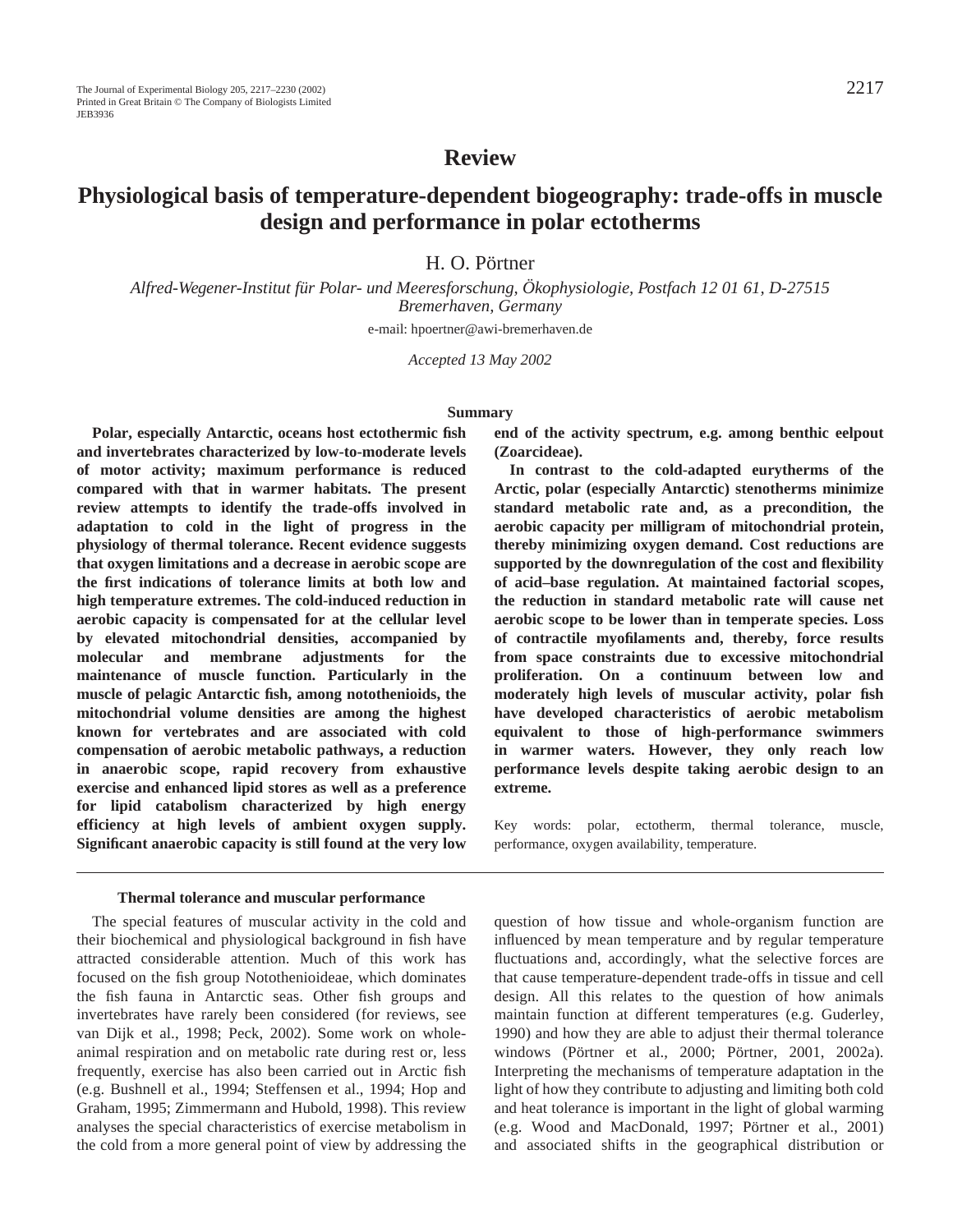physiological performance of ectothermic animals (Pörtner et al., 2001).

The present analysis was undertaken to demonstrate that the currently emerging unifying picture of an oxygen limitation of thermal tolerance in animals (Pörtner, 2001, 2002a) helps to develop our knowledge of muscle function at various temperatures towards a whole-animal understanding. The comparisons of polar (especially Antarctic) stenotherms with eurytherms (temperate and Arctic) and even endotherms is appropriate for testing some of the hypotheses developed. Because of the many gaps in our understanding of the tradeoffs involved in adaptation to various climates and temperature regimes in a latitudinal cline (see Pörtner et al., 2000; Pörtner, 2001, 2002a), this review must necessarily remain conceptual, and the hypothetical relationships proposed should contribute to ideas for future experimental work.

Recent work carried out in marine invertebrates and fish has demonstrated that, in accordance with Shelford's law of tolerance, the onset of a decrease in whole-animal aerobic scope characterises thermal limitation at low and high pejus thresholds (*T*p, pejus=getting worse) (see Frederich and Pörtner, 2000; Pörtner, 2001). Towards temperature extremes, the decrease in aerobic scope is indicated by falling oxygen levels in the body fluids and by the progressive limitation of the functional capacity of circulatory and ventilatory systems to ensure oxygen supply. According to a previous model (Pörtner et al., 2000; Pörtner, 2001), the aerobic capacity of

muscle mitochondria may become limiting for ventilation and circulation at low temperatures, whereas at high temperatures, excessive oxygen demand causes an uncompensated decrease in oxygen levels in the body fluids. Further cooling or warming beyond pejus limits leads to low or high critical threshold temperatures  $(T_c)$  at which aerobic scope disappears and the transition to an anaerobic mode of mitochondrial metabolism and a progressive decline in cellular energy levels occur (Pörtner et al., 2000; Pörtner, 2001) (Fig. 1).

At extreme temperatures, oxygen limitation will contribute to oxidative stress and, eventually, to the denaturation of molecular functions. Time-limited passive survival is supported by anaerobic metabolism or by the protection of molecular functions by heat-shock proteins and antioxidative defences. In accordance with a hierarchy of thermal tolerance ranging from the systemic to the cellular and molecular levels, capacity limitations at a high level of organisational complexity, i.e. the integrated function of the oxygen delivery system, define the onset of thermal limitation, which then

transfers to lower hierarchical levels and contributes to cellular and molecular disturbances (for reviews, see Pörtner, 2001, 2002a).

Thermal limits differ among ectothermic species depending on latitude or seasonal temperature acclimatisation and are therefore related to geographical distribution. The tolerance window is narrow, especially in polar areas, most notably in the Southern Ocean. Nevertheless, despite constant water temperatures between  $-1.9$  and  $+1$  °C, this window is not the same for all Antarctic species (for a review, see Pörtner et al., 2000). The capacities for ventilation and circulation are higher in mobile fish or octopods than, for example, in sessile bivalves, and this probably relates to the higher pejus (see above) and critical temperatures found in more mobile compared with sessile epifauna species.

The finding of an oxygen-limited thermal tolerance is in line with the concept of symmorphosis (Taylor and Weibel, 1981), which implies that excess capacity of any component of the oxygen delivery system is avoided in an evolutionary context. In the context of thermal adaptation and limitation, this means that oxygen delivery systems (and, possibly, other systems) are set to a minimum level of functional capacity – in the case of oxygen delivery, just sufficient to meet maximum oxygen demand between the average highs and lows of environmental temperatures. Accordingly, the processes and limits of thermal tolerance are linked to the aerobic scope and aerobic capacity of the whole animal in



Fig. 1. Simplified model of thermal tolerance and eurythermal temperature adaptation in animals (modified after Pörtner, 2001a) considering (A) contributions to metabolic heat production (*Q*<sup>)</sup> by oxygen consumption ( $\dot{Q}_{O_2}$ ) and anaerobic metabolism ( $\dot{Q}_{anae}$ ). The model is based predominantly on data for water-breathers. Mechanisms shifting the respective tolerance thresholds include a change in overall mitochondrial functional capacity (B), which causes a shift in both lower (I) and upper (II) pejus temperature  $(T_p)$ , the onset of a decrease in aerobic scope) and critical temperature  $(T_c)$ , the onset of anaerobic metabolism). Reductions in oxygen demand and anaerobic heat production are expected to result from a decrease in mitochondrial densities and capacities during warming (indicated by arrows in A).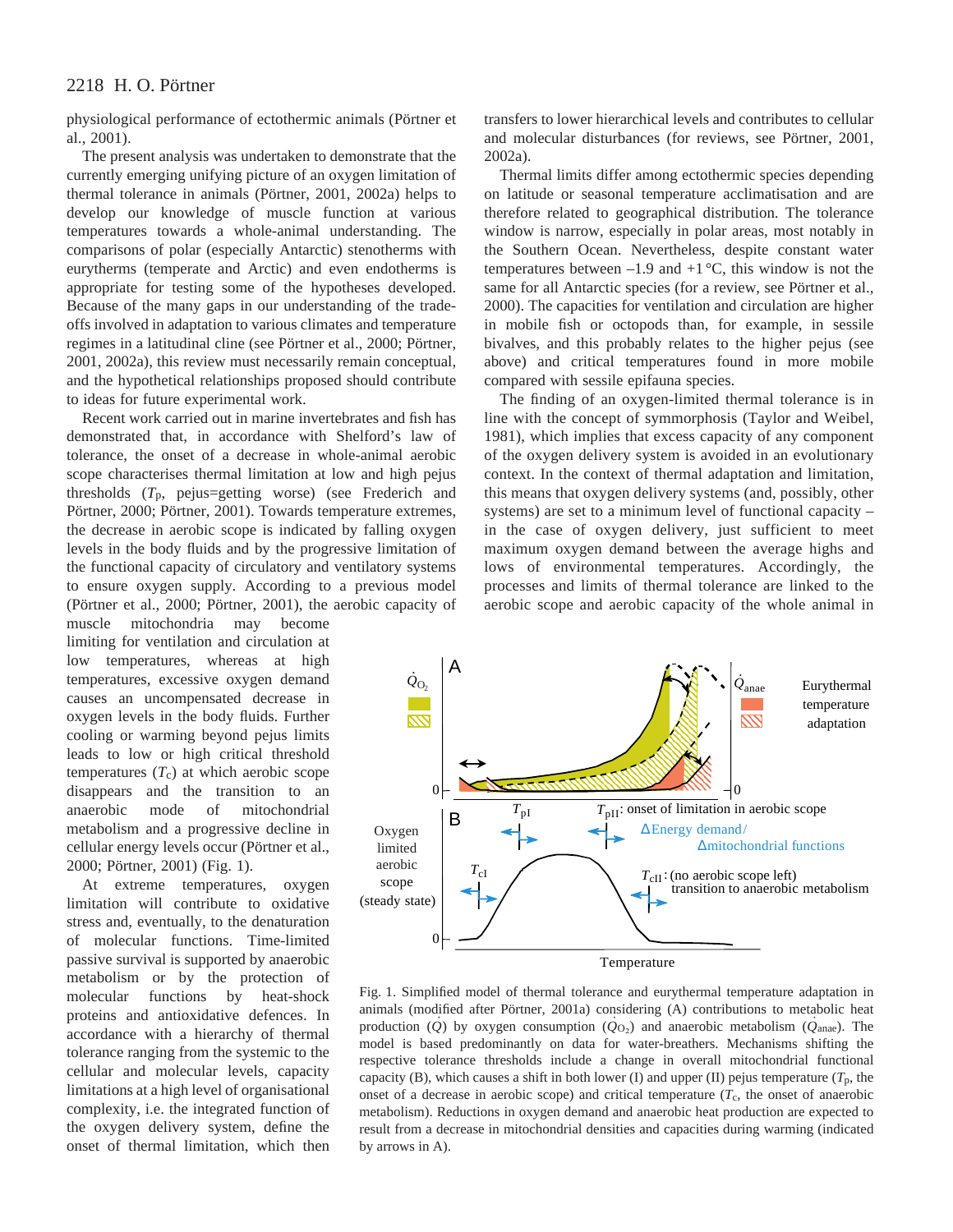addition to parallel adjustments at the molecular or membrane levels. The crucial mechanism(s) of thermal limitation and adaptation should link low and high tolerance limits, i.e. changes occurring during acclimation to high temperatures should reverse the processes involved in acclimation to low temperature. Since thermal tolerance limits are probably set at the highest levels of organismic complexity (Pörtner, 2001, 2002a), the crucial mechanisms of temperature adaptation should be visible in all tissues supporting the functional coordination of the organismic entity.

Following the treatment of thermal tolerance, adaptation to changing temperatures involves escaping the threat of temperature-induced hypoxia (Pörtner et al., 1998, 2000; Pörtner, 2001). Accordingly, thermal adaptation will also affect performance levels, which depend on the maintenance of aerobic and, also, anaerobic scope. Performance increases with temperature to a maximum and then decreases at higher temperatures, yielding a species-specific bell-shaped curve that shifts depending on thermal adaptation (Beamish, 1978). The temperature of optimum performance is expected to correspond to the preferred temperature of the fish, maximum performance occurring when acclimation and exposure temperature are identical (Beamish, 1978; Schurmann and Steffensen, 1997). However, this can only be true within the thermal tolerance window when full aerobic scope becomes available to the locomotory muscles (see above). Accordingly, temperature-dependent performance limitations set in at an organismic level, i.e. the capacity of circulatory and ventilatory muscle tissues to support the take-up and provision of substrates and oxygen to the tissues.

Taking this integrative view of thermal tolerance, low temperatures in particular appear to be a major constraint limiting the scope of cellular functional capacity, including muscular activity levels, with ultimate consequences for lifestyle and population dynamics. As the narrowest tolerance windows are found at low standard metabolic rates (SMRs) in Antarctic stenotherms and correlate with a reduced aerobic scope for exercise, the question arises of whether the elevated SMRs observed in cold-adapted populations of eurythermic animals (Pörtner et al., 2000) will extend to coldcompensated metabolic scopes and activity levels. In this context, the treatment of cold adjustments needs to consider not only the physiology of stenotherms and eurytherms but also the various short-term to evolutionary time scales involved; i.e. between seasonal cold acclimatisation *via* cold adaptation in eurytherms at high latitudes (especially in the Northern hemisphere) (see Pörtner, 2001) to permanent cold adaptation in polar areas. Compared with Antarctic seas, the much younger thermal history of Arctic fauna and the lesser degree of isolation of the Arctic from adjacent seas require consideration. Accordingly, species or species subpopulations (as in the case of the Atlantic cod *Gadus morhua*) in the Arctic may still be found in transition to life in the permanent cold, while those in the Antarctic have developed features of permanent cold adaptation over millions of years.

### **Temperature adaptation, aerobic scope and whole-animal performance**

In a simplified view, the aerobic scope for exercise of the whole animal is reflected in the level of mitochondrial density and/or capacity in the musculature. On the one hand, this capacity can be made available only if blood and cellular  $P_{\text{O}_2}$ are kept high, which requires sufficient ventilation and circulation. On the other hand, the limited capacity of mitochondria to produce energy in the cold is likely to contribute to the loss of function and scope, e.g. in circulatory, ventilatory and locomotory muscles (Frederich and Pörtner, 2000; Pörtner, 2001). Limitations in the availability of aerobic energy may therefore be the key to understanding why an increase in overall mitochondrial aerobic capacity occurs during adaptation to cold (Pörtner et al., 1998, 2000; Pörtner, 2001, 2002b) (Fig. 1). The interpretation that temperatureinduced changes in mitochondrial densities and functional capacities cause a shift in oxygen-limited thermal tolerance windows casts new light on the primary role of these processes. In fish, such changes are observed in slow oxidative and fast glycolytic muscle and also include a proliferation of aerobic (red) muscle fibres (Johnston and Maitland, 1980; Sidell, 1980; Tyler and Sidell, 1984; Egginton and Sidell, 1989; Sidell and Moerland, 1989; Guderley and Johnston, 1996; St-Pierre et al., 1998; Guderley, 1998; Pörtner et al., 1998, 2000). In temperate eurytherms, such changes are reversed during seasonal warming.

Although the rises in mitochondrial density and capacity in the cold are probably cost-determined (Pörtner et al., 2000; Pörtner, 2001), the mechanistic stimulus for cold-induced mitochondrial proliferation remains unclear because energy deficiency and hypoxia occur at both ends of the thermal tolerance window and mitochondrial density decreases during warm acclimation, thereby reducing the excessive oxygen demand associated with excess mitochondrial capacity (see below). The key role of mitochondria does not neglect that integrated modifications in lipid saturation, kinetic properties of metabolic enzymes, contractile proteins and transmembrane transporters are required to contribute to the optimization of higher functions within the window of thermal tolerance (see Johnston, 1990; Hazel, 1995; Storelli et al., 1998; Pörtner et al., 1998). These functions include the integration of muscular and nervous systems operative in ventilation and circulation which maintain contractility and contractile frequency such that aerobic scope is retained to support metabolic flexibility and locomotor activity in the cold.

In addition to the cost of mitochondrial biosynthesis and degradation, proton leakage accounts for the cost of mitochondrial maintenance (Pörtner et al., 1998). Mitochondrial proton leakage rates in the resting cell make up a consistently large fraction of SMR in ecto- and endotherms, 25 % of baseline metabolic rate in rat hepatocytes, 50 % in skeletal muscle and 20–30 % in the whole animal (Brand, 1990; Brand et al., 1994; Rolfe and Brand, 1996; Brookes et al., 1998). Higher mitochondrial densities as a consequence of cold adaptation should therefore indicate elevated oxygen demand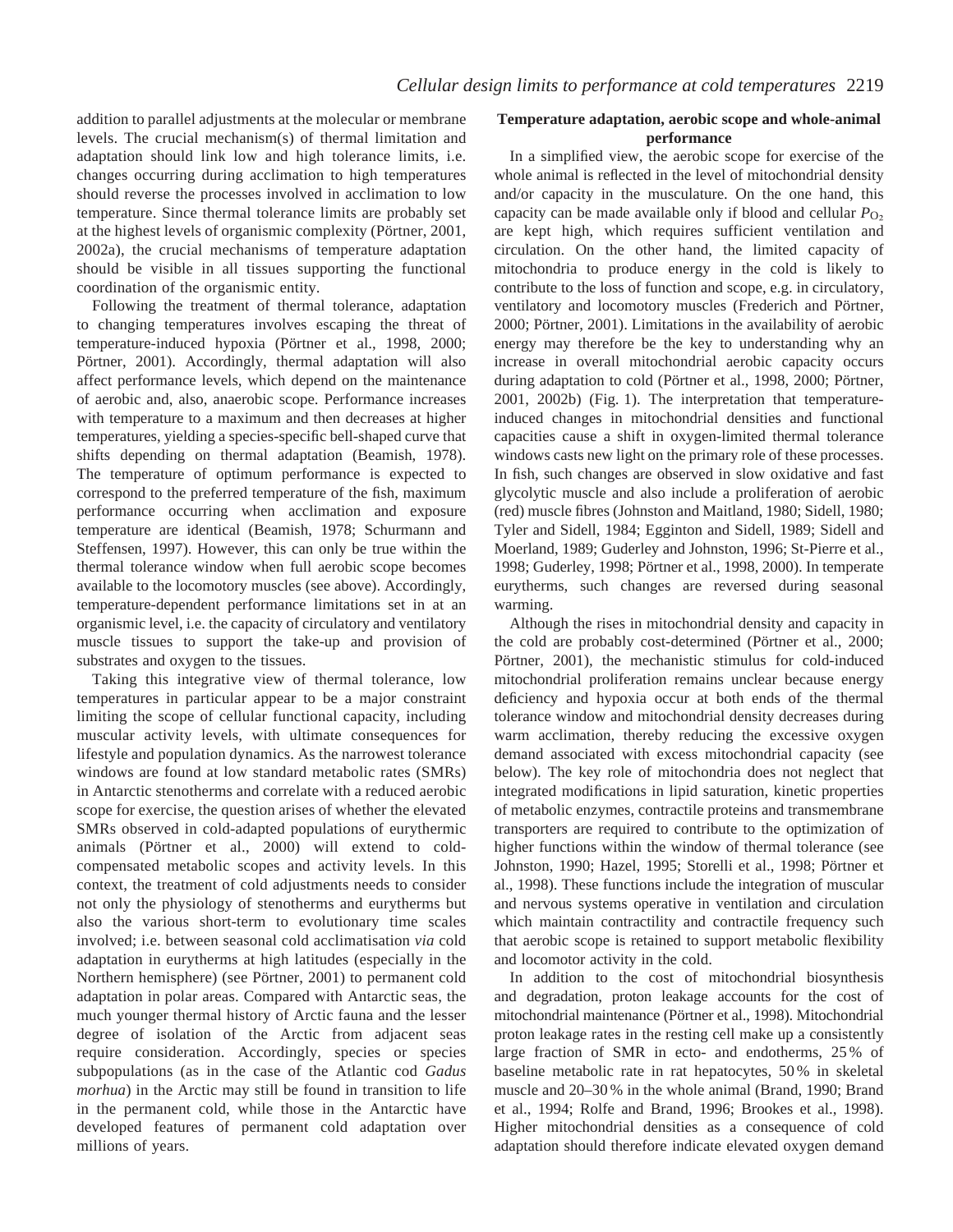under resting conditions or cold-compensated SMR and aerobic scope. This may not, however, be observed in polar stenotherms (see below). Nonetheless, while enhancing mitochondrial capacity in the cold eliminates the capacity limitations of ventilation and circulation, a reduction in mitochondrial capacity in the warm reduces the oxygen demand of mitochondrial maintenance, thereby allowing the upper  $T_c$  to shift to higher values (see Pörtner, 2001, 2002a,b) and, as a trade-off, leaving enough aerobic energy for ventilation and circulation to maintain aerobic scope. These observations immediately suggest that mitochondria are more efficient in the warm. They will then leave more cellular space for enhancing contractile apparatus and, thus, capacity and performance levels than is possible in the cold.

### *Metabolic scopes and performance in cold-acclimated* versus *cold-adapted eurytherms*

The questions frequently asked in this context are to what extent the capacity of locomotory muscular activity is fully compensated in the cold and whether it reaches as high as at warmer temperatures (for a general treatment of the effects of temperature on muscular function in teleost fish, see Sidell and Moerland, 1989). In temperate-zone eurythermal fish, cold acclimation in goldfish and striped bass (Fry and Hart, 1948; Rome et al., 1984; Sisson and Sidell, 1987) does not lead to complete compensation of performance levels since warmacclimated fish are able to maintain higher swimming speeds than cold-acclimated animals at their respective acclimation temperature. The same conclusion is true for Atlantic cod (*Gadus morhua*) from the North Sea: fish acclimated to 15 °C reached higher swimming speeds than at 5 °C (Schurmann and Steffensen, 1997). One reason may be reduced force generation per muscle cross-sectional area (see Rome, 1995) at cold temperature, which requires the recruitment of a larger number of fibres for a similar power output to that in warm-acclimated fish (for comparison, 1.5–2 times more fibres would be recruited in carp *Cyprinus carpio* or scup *Stenotomus chrysops* to compensate for a  $10^{\circ}$ C fall in temperature) (see Rome, 1995). Recruitment of a larger number of muscle fibres for the same performance level will contribute to the enhanced expression of slow oxidative fibres in the cold (see Sidell and Moerland, 1989). Nonetheless, using more fibres for the same power output indicates that maximum limits are reached earlier than in warm waters causing, on average, lower performance levels in cold- compared with warm-acclimated fish (see above) (see Johnston and Altringham, 1985; Johnston, 1989; Sidell and Moerland, 1989; Johnson and Johnston, 1991; Johnson et al., 1996; Johnston and Ball, 1997; Guderley, 1998). For compensatory molecular changes involved, see Gauvry et al. (2000).

In the muscle of cold-acclimated eurytherms (Guderley and Johnston, 1996; Guderley, 1998) or in cold-adapted populations of eurytherms analysed during the summer at high latitudes (Tschischka et al., 2000; Sommer and Pörtner, 2002), both a rise in mitochondrial density and a significant, approximately twofold, rise in mitochondrial capacity (per

milligram of mitochondrial protein) have been observed. According to the scenario developed above, these processes increase the costs of mitochondrial maintenance and cause a rise in SMR. Such metabolic cold compensation at the wholeanimal level is actually seen in temperate ectotherms during winter cold (with activity maintained, no dormancy involved) or in eurythermal, especially Northern hemisphere, populations along a latitudinal cline (for further climate-related and evolutionary background, see Pörtner, 2001, 2002a).

In a variety of physiologically distinct populations of Atlantic cod (*Gadus morhua*) between the North Sea and the Barents Sea, the northernmost subpopulations studied (northeastern Arctic cod from the Barents Sea or cod from the White Sea) display higher, i.e. cold-compensated, SMRs (if acclimated and analysed at identical temperatures) than their temperate conspecifics (Pörtner et al., 2001; T. Fischer, R. Knust and H. O. Pörtner, unpublished results). The increment between populations appears to be larger than the temperaturespecific metabolic increment observed, for example, in coldacclimated North Sea specimens between 12 and 4 °C. A similar pattern is found in invertebrate eurytherms such as *Arenicola marina* (Pörtner et al., 2000; Sommer and Pörtner, 2002). However, very few data indicate whether cold compensation also extends to the levels of maximum metabolic rate and factorial and net metabolic scope. Because of their very similar modes of life, swimming behaviour and morphology, cod populations and species from various latitudes provide a unique basis for such analyses.

At acclimation temperatures between 15 and 4 °C, cod maintain factorial scopes of between 2 and 5 (Bushnell et al., 1994; Claireaux et al., 1995; Schurmann and Steffensen, 1997). Scope increased from 2.6 to 3.5–4.1 with some decrease in acclimated SMR from 15 to 10 or 5 °C in the North Sea cod population (Schurmann and Steffensen, 1997) (Fig. 2). Net metabolic scope during exercise fell only slightly (Schurmann and Steffensen, 1997). In conclusion, net metabolic scope appears to be partially compensated in exercising coldacclimated North Sea cod on the basis of cold-compensated SMR (see above) between 15 and 5 °C.

As a consequence of enhanced red fibre densities, striped bass (*Morone saxatilis*) acclimated to 9 °C reached higher critical swimming velocities during acute exposure to 15 °C (2.5 compared with  $1.9$   $BL$  s<sup>-1</sup> at 9 °C, where  $BL$  is body length) than fish acclimated to  $25^{\circ}$ C and brought to  $15^{\circ}$ C (1.8) compared with  $2.8$  *BL* s<sup>-1</sup> at  $25^{\circ}$ C) (Sisson and Sidell, 1987). The data of Claireaux et al. (1995) indicate, however, that cod acutely exposed to higher temperatures reach a metabolic ceiling during exercise that is not very different from the maximum rate seen at the lower, acclimated temperature. According to the modelled depiction in Fig. 2B, this implies a drop in maximum sustainable activity (critical velocity) at acutely elevated temperature in cod. However, this does not appear to be a general pattern (Sisson and Sidell, 1987; Taylor et al., 1997). In cod of the same population, longer-term acclimation to the warmer temperature may be required for improved performance to  $U_{\text{crit}}$  levels beyond those reached in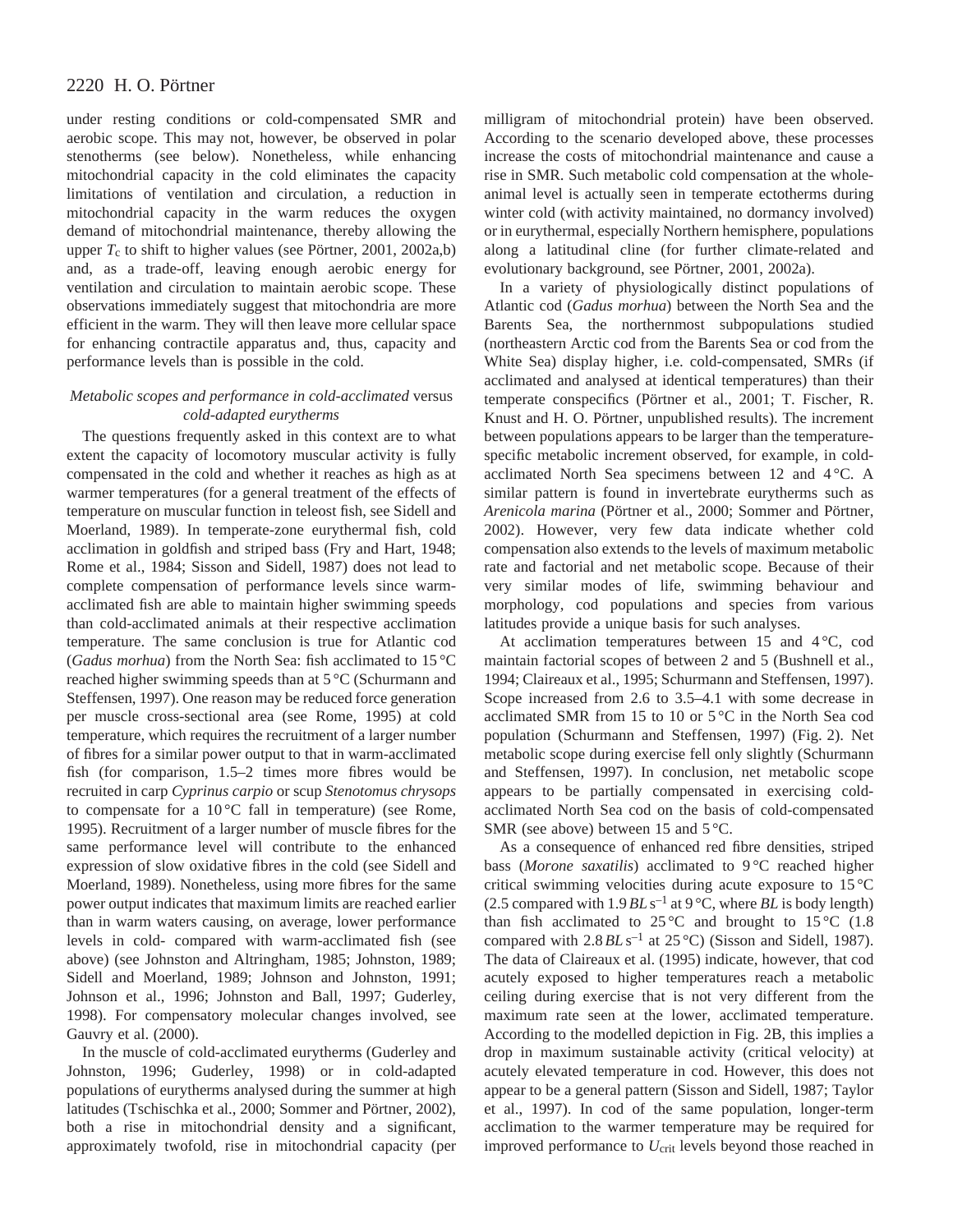Fig. 2. Patterns of changes in rates of oxygen consumption ( $\dot{M}_{\text{O}_2}$ , mg h<sup>-1</sup> kg<sup>-1</sup>, red lines) with increasing exercise levels in Atlantic cod (*Gadus morhua*) and Greenland cod (*Gadus ogac*) from various latitudes based on data for North Sea cod (Schurmann and Steffensen, 1997) and for the Greenland populations of both species (Bushnell et al., 1994). Solid lines depict the actual performance range up to the critical swimming velocity  $(U_{\text{crit}})$ . Dashed lines depict extrapolated costs at higher swimming speeds (not reached) for a comparison between acclimation temperatures. For comparison, results at 0 °C for Antarctic stenotherms (*Notothenia neglecta* and *Pagothenia borchgrevinki*) are included (Johnston et al., 1991; Forster et al., 1987). (A) In accordance with a compensatory increase in mitochondrial densities and overall aerobic metabolic capacities (see text), the intersection of extrapolated lines suggests that coldacclimation at 10 or 5 °C compared with 15 °C causes a larger metabolic increment for the same exercise level in cod (as well as a rise in temperature-specific standard metabolic rate, SMR; not shown, see text). Metabolic cold adaptation observed in northern cod populations (at 4 °C) also elevates SMR. However, the metabolic increment with rising swimming speed reflects enhanced energy efficiency and a somewhat higher  $U_{\text{crit}}$ . (B) A model of the transitions between acute warming and long-term warm acclimation (from 5 to  $15^{\circ}$ C) based on data for cod by Claireaux et al. (1995) and Schurmann and Steffensen (1997). The reduction in baseline oxygen demand associated with a warminduced decrease in mitochondrial densities should contribute to the increase in *U*crit observed during long-term warm acclimation. For further explanation, see the text.

cold-acclimated specimens (see Beamish, 1978; Schurmann and Steffensen, 1997) (Fig. 2B).

For comparison, cold-adapted Atlantic cod collected from a population close to Greenland as well as Greenland cod (*Gadus ogac*), both acclimated and studied at 4 °C, displayed temperature-specific SMRs even higher than North Sea cod acclimated to and analysed at  $5^{\circ}$ C. With a value of 2.1, factorial scope in the polar cod was below that of North Sea cod acclimated to low temperature (Fig. 2) (Bushnell et al., 1994). Nonetheless, the northern cod reached somewhat higher critical swimming velocities with a lower metabolic increment and similar or slightly lower maximum metabolic rates than their southern conspecifics or confamilials (in the case of *G. ogac*) at 5 °C.



Swimming speed (body lengths  $s^{-1}$ )

First, these findings would indicate metabolic cold compensation of SMR to a higher degree in northern cod than in North Sea cod, a finding in line with recent comparisons of SMR in Barents Sea (northeastern Arctic) cod and Norwegian coastal or North Sea cod acclimated to the same temperature (T. Fischer, R. Knust and H. O. Pörtner, unpublished results; see above). Second, maximum metabolic rates may also be cold-compensated in northern cod. However, measured values remain close to levels seen in cold-acclimated North Sea cod despite higher SMRs (Fig. 2A). The slope of the metabolic increment seen during exercise is reduced in northern cod, reflecting an increased energy efficiency that may be a result of the long-term cold adaptation process in these populations. The increased slopes observed for cold-acclimated North Sea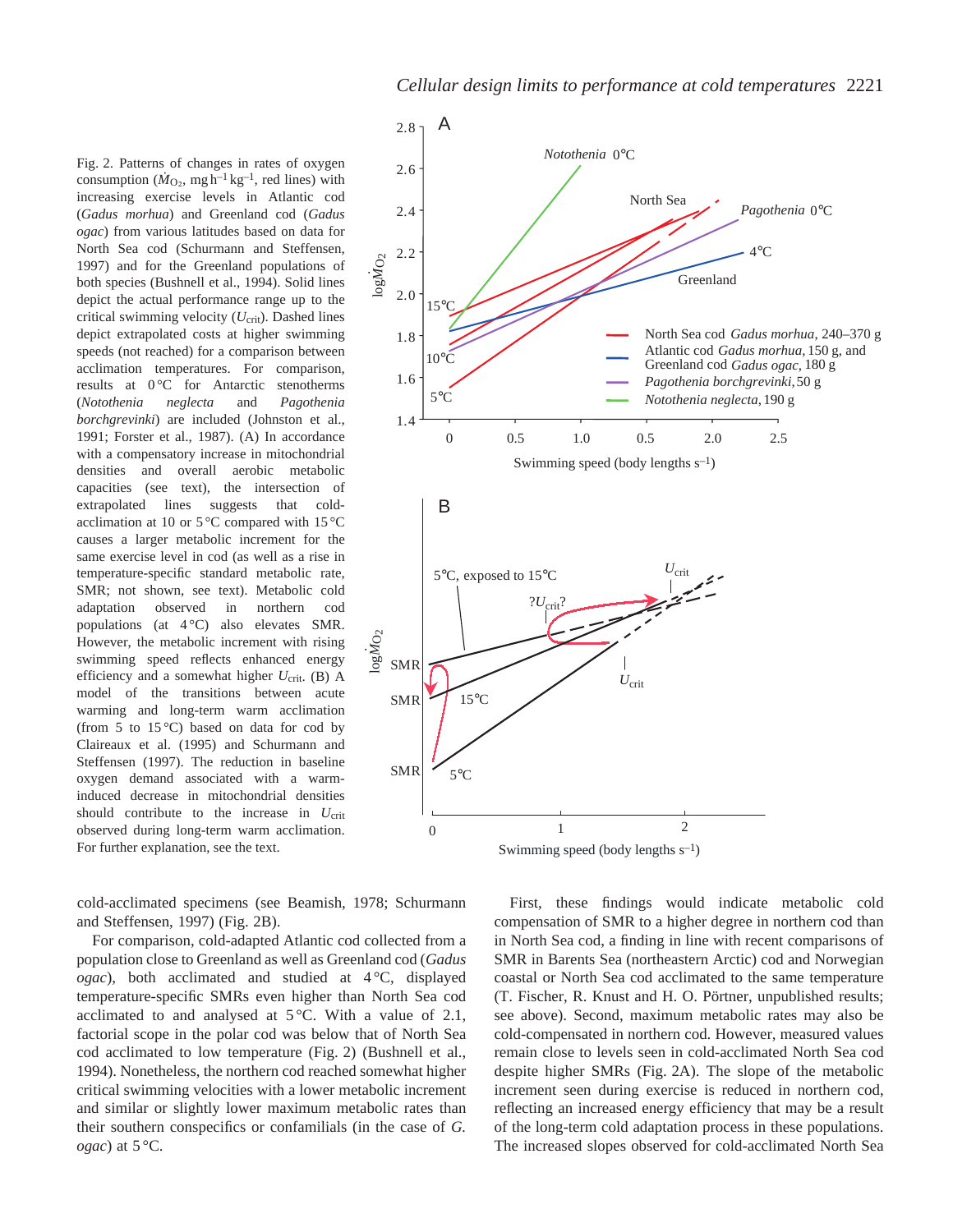cod in Fig. 2B suggest that, possibly as a consequence of coldcompensated SMR, North Sea cod at 5 °C would reach the same extrapolated activity levels (point of intersection) at higher net costs of swimming than those acclimated to 15 °C. A larger metabolic increment with increasing swimming speed in cold-acclimated cod from the same population is also visible in the data of Webber et al. (1998). Over the range of temperatures studied, changing water properties would not explain such a significant increase in the cost of swimming (e.g. Rome et al., 1990). The elimination of this cost increment in Arctic cod instead indicates that, at low to medium activity levels, complete cold compensation of performance may be possible during long-term cold adaptation, as has also been concluded for Antarctic fish (see below).

As a result of elevated SMRs, factorial scopes appear to be reduced in cold-adapted northern cod populations to levels lower than in cold-acclimated temperate cod and even more so than in Antarctic fish (see below). Similarly, among benthic zoarcids, a comparison of a cold-acclimated eurythermal temperate (*Zoarces viviparus*) and an Antarctic species *(Pachycara brachycephalum*) revealed a somewhat lower factorial scope (2.9 *versus* 6.6, estimated from the oxygen demand of the recovery processes) in the North Sea than in the Antarctic eelpout (Hardewig et al., 1998). These comparisons clearly show that factorial scope is influenced by metabolic cold-acclimation *versus* adaptation.

As a corollary, the few data available for northern populations indicate that cold-adapted eurytherms, at the expense of elevated SMR, keep performance levels similarly high in the cold as their southern conspecifics at warmer temperatures, possibly even higher the more eurythermal they are. This contrasts with the situation in Antarctic stenotherms (see below). Many more species need to be investigated to determine whether this pattern reflects a unifying principle of long-term eurythermal cold adaptation to Arctic and sub-Arctic environments. Also, very little is known about the specific cellular biochemistry of cold adaptation (compared with acclimation) in eurytherms in a latitudinal cline in contrast to the large body of knowledge existing for polar stenotherms, especially from the Antarctic. From a wider perspective, the earlier use of maximum aerobic capacity at lower performance levels in the cold would explain why high-performance species observed in temperate to tropical areas among salmonids or scombrids do not exist in polar areas. As adequately stated by Clarke (1998), there are no polar tuna.

### *Metabolic scopes and performance in polar stenotherms*

Antarctic fish display continuous exercise at moderate levels of 1.4–2.6*BL* s–1, which have been interpreted as adequately cold-compensated compared with fish of similar lifestyle and body size in temperate and tropical waters (van Dijk et al., 1998; Peck, 2002; cf. Wardle, 1980). With respect to performance levels in Antarctic fish, some uncertainty arises during interpretation of the data because of the predominance of one fish family in the Antarctic, the Notothenioidea, which makes it difficult to distinguish true patterns of cold adaptation from the special features of this group. In this case, low performance levels might arise from a benthic ancestor of all notothenioids, characterised by labriform locomotion. Such an origin would also explain the absence of a swim bladder; pelagic descendants use reduced ossification and extensive lipid deposits as a secondary means of adjusting buoyancy (Kock, 1992; Eastman, 1993). However, Peck (2002) reviewed the invertebrate literature and concluded that the levels of activity (walking and digging in limpets, anemones and bivalves) in pelagic and benthic invertebrate taxa are reduced compared with those in temperate taxa with little evidence for temperature compensation. As in fish, performance at the high end appears to be cold-restricted in invertebrates, although data on the invertebrates with the highest performance rates, muscular squid, are not yet available (see Pörtner, 2002b, and below).

Factorial metabolic scopes during exercise of between 3.9 and 5.7 have been measured in *Pagothenia borchgrevinki* and *Notothenia coriiceps*, values similar to those of temperate or tropical species with a similar lifestyle (Forster et al., 1987; Johnston et al., 1991; for spontaneous scopes, see Zimmermann and Hubold, 1998). Higher factorial scopes in Antarctic stenotherms than in cold eurythermal species (see above) clearly appear to be a consequence of low SMRs, which are 4–9 times lower in polar fish than in other species at 20 °C (Clarke and Johnston, 1999). Nonetheless, the metabolic rates reached during exercise are well within the range seen in cod from temperate to Arctic latitudes (Fig. 2A). Accordingly, overall comparisons suggest that significant cold compensation of standard metabolic rate, in contrast to findings in cold eurythermal fish and invertebrates (see above), does not occur in fish and invertebrates from the permanent cold of polar areas and the deep sea (e.g. Clarke and Johnston, 1999; Peck and Conway, 2000) and may, thus, be small. It must be emphasized that these global statements are based on among-species comparisons and fail to pick up more subtle differences among closely related species or among species subpopulations in a latitudinal cline.

Nonetheless, the global trend observed matches a model presented previously by Pörtner et al. (2000) (cf. Pörtner, 2002b) that predicts that metabolic cold compensation should be greater in winter-acclimated (with activity maintained) or cold-adapted eurytherms than in stenotherms (Fig. 3). Antarctic species in particular were able to minimize the metabolic costs of cold adaptation, but at the expense of being obligatory stenotherms. Significant metabolic cold adaptation, although not to the full extent originally postulated by Wohlschlag (1964), may still be found if more closely related species are compared. For example, cold-adapted Antarctic eelpout (*Pachycara brachycephalum*) displayed the same metabolic rate as cold-acclimated North Sea or Baltic eelpout (*Zoarces viviparus*), both values being greater than that of warm-acclimated *Zoarces viviparus* at low temperatures (van Dijk et al., 1999).

Despite a secondary reduction in SMR during the transition from eurythermal to stenothermal cold (Pörtner et al., 1998),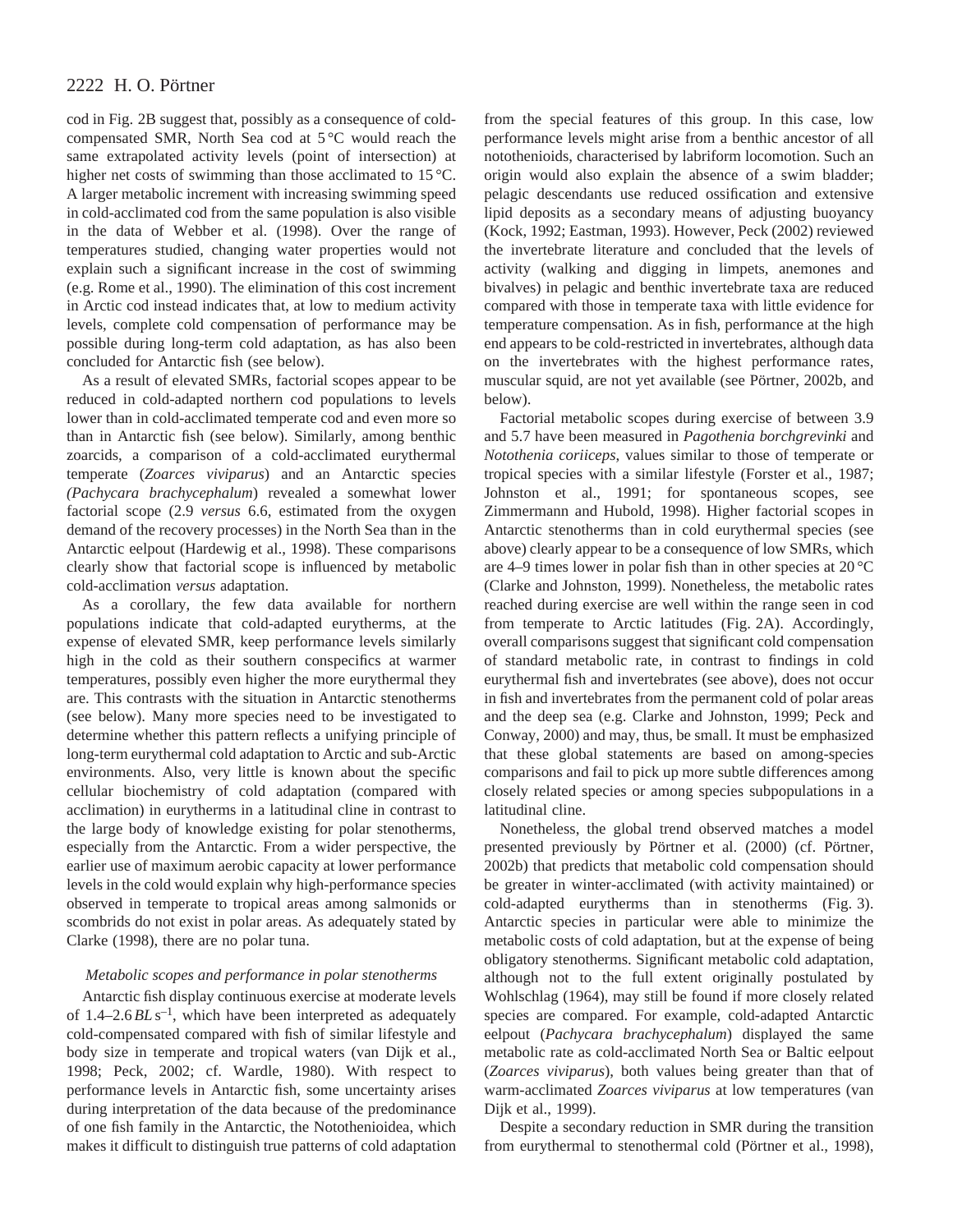Antarctic species display features of metabolic cold adaptation in their musculature: high mitochondrial densities compared with temperate species at warm acclimation temperatures are still found in cold stenothermal ectotherms, e.g. in slow fibres of notothenioid fish muscle (Johnston, 1987; Dunn et al., 1989). In white muscle of the Antarctic notothenioid *Gobionotothen gibberifrons*, cytochrome *c* oxidase (COX) activities were five times higher than in a temperate-zone fish with a similar lifestyle (Crockett and Sidell, 1990), whereas citrate synthase activities were increased by only 1.4- to 2.8-fold in *Trematomus newnesi* and *G. gibberifrons* above the levels found in temperate species. Mitochondrial proliferation involves enhanced expression of aerobic enzymes such as cytochrome oxidase, measured by the accumulated message (RNA) for this process. However, more message was found in eurythermal fish (eelpout *Zoarces viviparus*) after coldacclimation than in cold-adapted stenothermal Antarctic eelpout *Pachycara brachycephalum* (Hardewig et al., 1999), a finding in line with the suggested secondary downregulation of cold compensation.

In contrast to eurythermal cold-acclimation or adaptation (see above), the aerobic capacity per milligram of mitochondrial protein in Antarctic fish and invertebrates is not evidently cold-compensated (Johnston et al., 1998; Pörtner et al., 2000), and the surface area of mitochondrial cristae in Antarctic redblooded fish  $(36-37 \text{ m}^2 \text{ m}^{-3})$ , a measure of membrane folding, is not significantly different from those of temperate and tropical perciform fish with similar lifestyles (Archer and Johnston, 1991; Johnston et al., 1998),

but is significantly lower than the highest values reported, which are for tuna red muscle  $(63-70 \text{ m}^2 \text{ cm}^{-3})$  and hummingbird flight muscle  $(58 \text{ m}^2 \text{ cm}^{-3})$  (Moyes et al., 1992; Suarez et al., 1991). This surface area is traditionally interpreted to correlate with aerobic capacity, but recent evidence suggests that this correlation is less tight in icefish (O'Brien and Sidell, 2000). For comparison, a theoretical limit of  $83 \text{ m}^2 \text{ cm}^{-3}$  was suggested by Srere (1985), with limited space left for Krebs cycle enzymes. The respective values for invertebrates are not known.

In Antarctic fish, skeletal muscle mitochondrial volume density is at least 29–33 %, whereas in Mediterranean fish with similar activity the value is 8–13 % (Johnston et al., 1998). The highest mitochondrial densities found in the cold were 56 % for the pelagic notothenioid *Pleuragramma antarcticum* and above 50 % for icefish (Johnston, 1987; Dunn et al., 1989;



Temperature

Fig. 3. Temperature-compensated aerobic scopes depending on standard metabolic rates (SMRs) in warm-adapted fish or other ectotherms compared with cold-compensated SMRs in eurytherms (Northern hemisphere) and reduced SMRs in Antarctic (and possibly Arctic) polar stenotherms. As a consequence of metabolic adjustments to cold, active metabolic rates at maximum aerobic activity (given as the metabolic rate at the critical swimming speed, *U*crit) may be cold-compensated in eurytherms, whereas lower rates may result for those Antarctic stenotherms with low SMRs (see, however, Fig. 2A and the text for a balanced view of these patterns). The low SMR in polar stenotherms despite high mitochondrial densities suggests that capacities are downregulated to levels expected from the Q10 relationship, possibly because of high Arrhenius activation energies (see text). For each of the four groups (warm-adapted *versus* temperate eurythermal *versus* cold eurythermal *versus* polar), straight vertical arrows depict the relationship between standard and maximum aerobic metabolic rate. The warm-water situation is interpreted to be the original situation (on evolutionary time scales) and, accordingly, to represent 'the hub of metabolic cold adaptation' according to Pörtner et al. (2000).

Johnston et al., 1998). Species lacking haemoglobin tend to have higher densities than red-blooded species in association with a lower density of lipid droplets (Johnston, 1987; Dunn et al., 1989) (see below)*.* In warm waters, even very active fish do not have values above 40 %, with some influence of body size; 46 % was reported for small anchovies and 29 % for tuna (Johnston, 1982; Moyes et al., 1992). The value for hummingbird flight muscle is 35 % (Suarez et al., 1991).

As a corollary, despite extreme cold-induced mitochondrial proliferation in pelagic Antarctic fish, full performance compensation is only possible for low to moderate activity levels. Mitochondrial volumes in the red muscles of Antarctic fish (Johnston et al., 1988, 1998; Archer and Johnston, 1991) are elevated even beyond those seen in temperate or warmblooded species. In contrast to cold eurytherms, SMR is only cold-compensated to a non-significant degree in Antarctic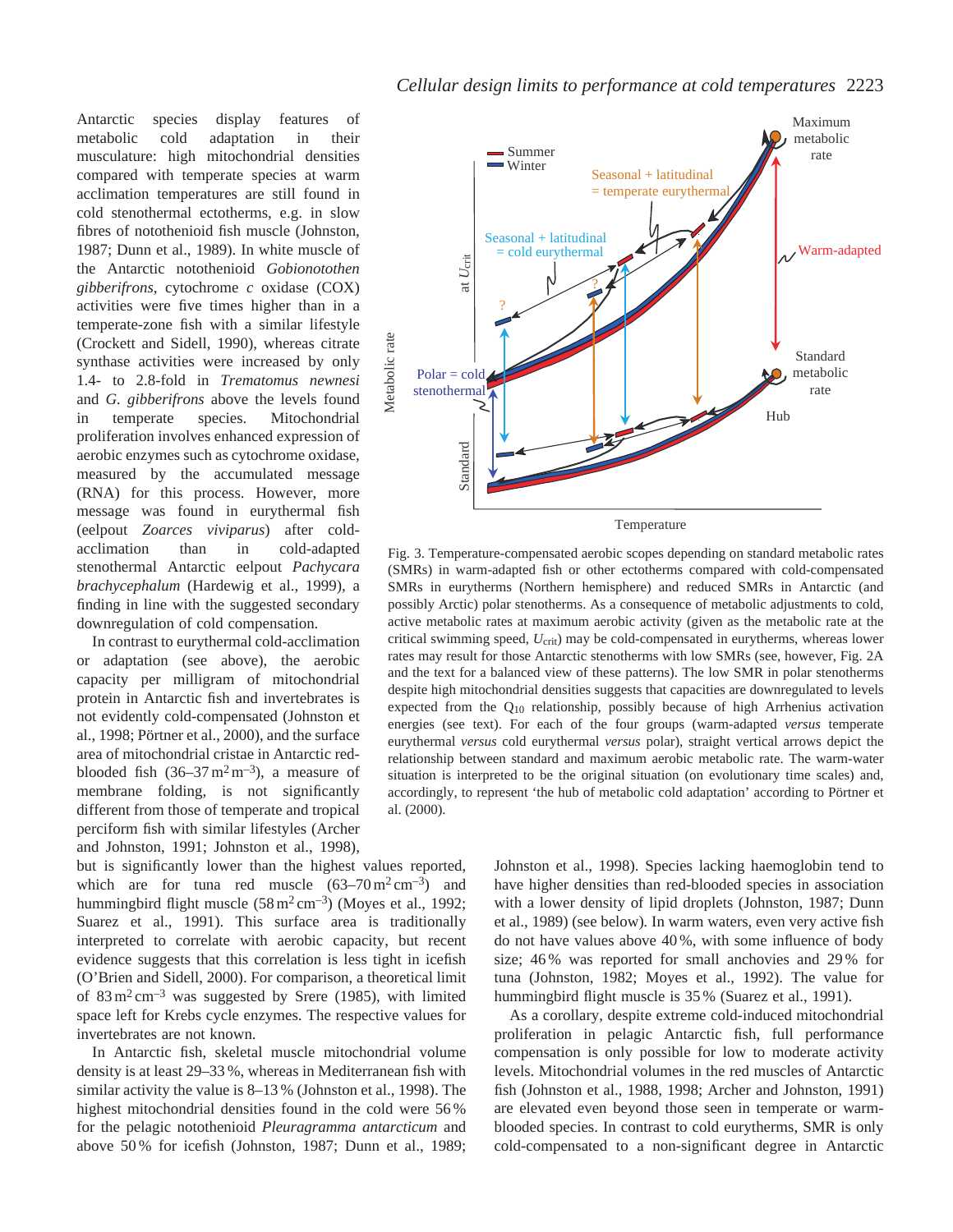ectotherms, such that factorial scope is higher than, for example, in northern cod. It appears that, in a trade-off between the space adopted by myofilaments, oxidative metabolism and SMR, the requirement for more mitochondrial volume for the same functional capacity in the cold is a major constraint on the maximum scope for activity, linked to lower levels of muscular force per muscle cross-sectional area. This affects all the musculature, including the circulatory muscles, such that the space constraints within cardiomyocytes and the limits on the size of the heart in relation to body mass in icefish (Tota et al., 1991; Axelsson et al., 1998; O'Brien and Sidell, 2000) will also reflect the limitation of aerobic scope for the whole organism to within the borders of the narrow thermal tolerance window.

According to Pörtner et al. (2000), the reduction in SMR during stenothermal, in contrast to eurythermal, cold may be a secondary situation linked to the reduced mitochondrial capacities and increased Arrhenius activation energies (*E*a) of mitochondrial oxygen demand, particularly proton leakage, and of flux-regulating enzymes in metabolism such as isocitrate dehydrogenase. A high kinetic barrier may support a low metabolic flux in cold stenotherms despite mitochondrial proliferation. High *E*a values in Antarctic species reflect a high temperature-dependence of metabolism and, in consequence, reduced heat tolerance, i.e. cold stenothermy of the whole organism. In contrast, the *E*a value of overall metabolism appears to be reduced in active cold-acclimated eurytherms, with the consequence that SMR is elevated (see Pörtner, 2001, 2002a).

The finding of excess aerobic design for low-activity lifestyles would also explain why anaerobic capacity is, on average, reduced in polar fish. In general, oxidative enzymes and creatine kinase, adenylate kinase and AMP deaminase show relatively high degrees of cold compensation in notothenioids, while glycolytic enzymes do not (Dunn and Johnston, 1986; Johnston, 1987; Crockett and Sidell, 1990), with some variability in enzyme levels depending on mode of life (Dunn et al., 1989). Cold-compensated anaerobic capacity was, however, found in some, but not all, temperate freshwater fish (see van Dijk et al., 1998). In contrast to findings of low lactate levels in fatigued notothenioids, a recent comparison of cold-acclimated temperate (North Sea) with Antarctic zoarcids (*Zoarces viviparus versus Pachycara brachycephalum*) led to the conclusion that a similar anaerobic capacity is expressed in both species in the cold (Hardewig et al., 1998). These benthic sluggish fish formed similar amounts of lactate (11.5 µmol g<sup>-1</sup> muscle tissue) as flounder acclimated to 11 °C (Milligan and Wood, 1987). On the basis of these data, a low glycolytic capacity does not appear to be a general phenomenon in Antarctic fish. The conclusion arises that cold compensation of anaerobic pathways is, in principle, possible, but this possibility is not expressed in the notothenioid fish family (Egginton and Davison, 1998) which, in contrast to strictly benthic zoarcids, tend to have a more active mode of life and, therefore, tend to express a more aerobic mode of metabolism.

Low SMRs and similar factorial scopes as in moderately active temperate species should cause the absolute metabolic increment to be lower in Antarctic fish compared with temperate or eurythermal species. Peck (1998, 2002) emphasized that the four- to ninefold lower absolute metabolic scopes in Antarctic fish and invertebrates compared with temperate species at 20 °C also contribute to extended periods of post-prandial metabolic increments (specific dynamic action, SDA) when polar and temperate species have the same meal size. Again, factorial increments of SDA above SMR are similar in polar, temperate and tropical environments (Johnston and Battram, 1993; Peck, 1998), corroborating the observation that, despite similar factorial scopes, absolute metabolic scopes are reduced in the permanent cold because of low SMRs. The general validity of this statement still needs to be established because SMRs and metabolic scopes in the few Antarctic fish species analysed during exercise in swim tunnels are well within, and even beyond, the range found for moderately active, temperate and cold-adapted Arctic eurytherms such as cod (Fig. 2A). Nonetheless, the patterns seen within the closely related gadids suggest different modes of cold-acclimation and adaptation in eurythermal compared with stenothermal fish species (see above).

#### **Similarities of cold- and high-performance adaptations**

The factorial scopes of Antarctic fish, although higher than in cold-adapted Arctic gadids, appear somewhat low compared with those seen in active temperate and tropical fish, with values between 6 and 12 in salmonids, bass or mackerel (Bennett, 1978; O'Dor and Webber, 1991; Brill, 1996; Korsmeyer et al., 1996; Pörtner and Zielinski, 1998). Among polar fish, only an Arctic cryopelagic species, *Boreogadus saida*, reaches the latter range, with a factorial scope of up to 8.4 (Zimmermann and Hubold, 1998). However, taking a high factorial scope as an indicator of high performance may be misleading. First, the factorial scope does not closely reflect performance capacities unless the effect of cold-acclimation or cold-adaptation on both SMR and absolute metabolic scope are taken into account (see above). Second, trends similar to those during seasonal cold-acclimation and longer-term (especially eurythermal) cold-adaptation, i.e. elevated SMR combined with low factorial aerobic scopes, are observed in highperformance scombrids (tuna) and in squid. As a benefit of a high SMR, recovery from excessive anaerobic exercise in tuna (Brill, 1996) and in squid (Pörtner et al., 1993) is rapid.

In similar ways, cold-adaptation seems to favour rapid recovery. Starting from similar levels of anaerobic disturbance, enhanced recovery rates were observed in cold-adapted Antarctic compared with cold-acclimated eurythermal eelpout (Hardewig et al., 1998). Moreover, starting from elevated SMRs, a lower increment in metabolic rate, i.e. enhanced aerobic efficiency at high swimming speed, characterizes coldadapted Northern compared with cold-acclimated temperate cod populations (see above). This resembles the effects of long-term exercise training. Less circulatory work results,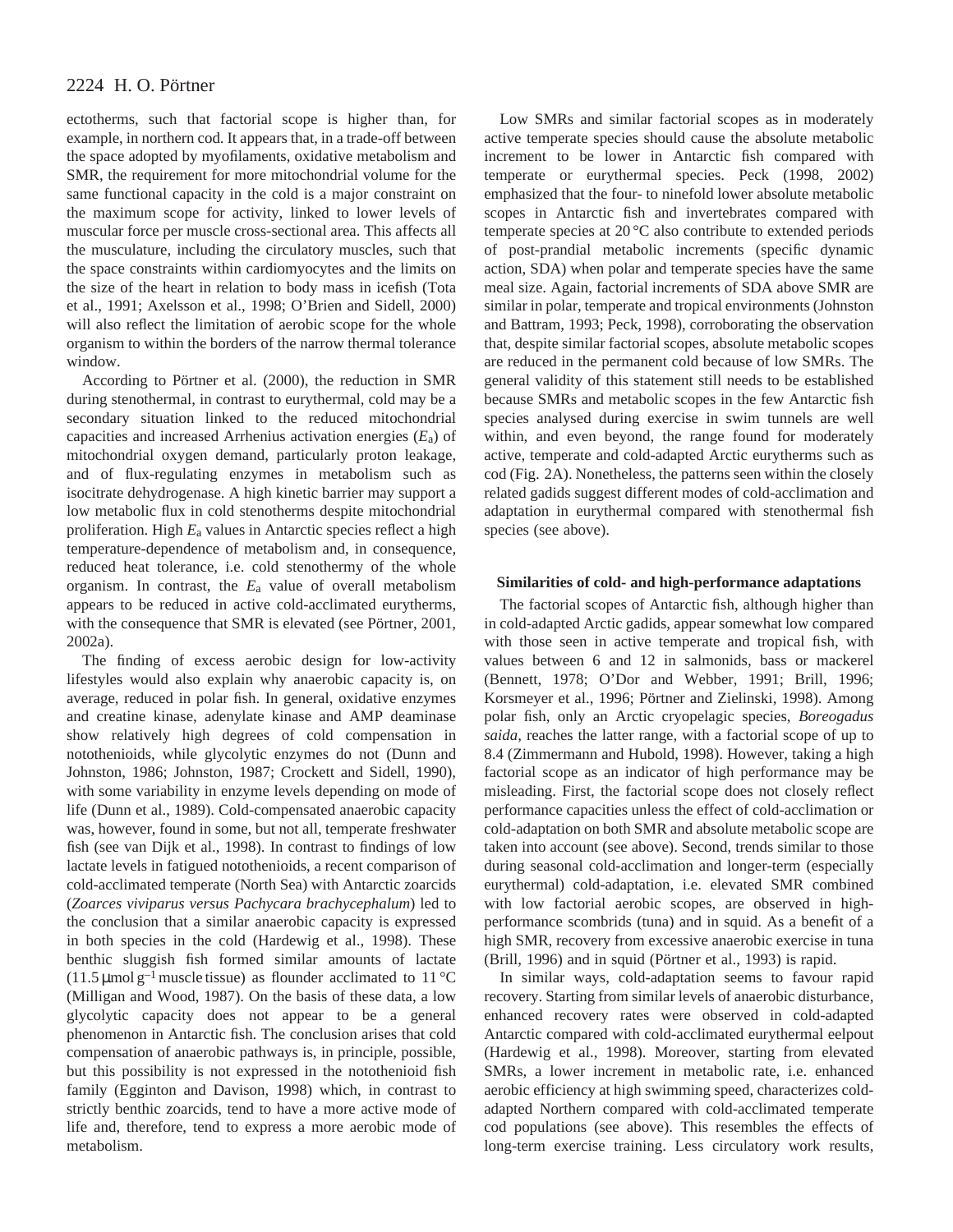thereby contributing to cost reductions during exercise. Despite elevated factorial scopes and low SMRs compared with eurythermal fish, features of high-performance metabolism are still present in Antarctic fish (Fig. 4), as in both seasonal and permanent cold, more mitochondrial volume or mitochondrial functional components are needed for the same level of functional performance than in the warm.

#### *The role of lipids and lipid metabolism*

Another important aspect of cold-acclimation and cold-adaptation is that the development of an enhanced mitochondrial density goes hand in hand with a shift from carbohydrate to lipid catabolism, the preferred use of lipids by mitochondria and, as a precondition, enhanced whole-body and intracellular storage of lipids (Fig. 4). The trend to accumulate lipids seen in rainbow trout slow muscle fibres during seasonal cold (Egginton et al., 2000) goes hand in hand with a trend to increase the capacity of  $\beta$ oxidation, especially in red muscle (Guderley and Gawlicka, 1992). Such a shift from the

glycogenolytic pathway, which is structurally associated with muscular fibrils, to the β-oxidation pathway located in the mitochondrial matrix appears to be a logical consequence of increased mitochondrial and decreased myofibrillar cell volume fractions in the cold. Preferred use of lipids by cold mitochondria is seen in striped bass, for example, with twofold higher rates observed at cold  $(5^{\circ}C)$  compared with warm (25 °C) acclimation and measurement temperatures. As a consequence of high mitochondrial densities, Antarctic fish also display elevated capacities of mitochondrial β-oxidation, indicated by activities of 3-hydroxy-acyl-CoA dehydrogenase and carnitine palmitoyltransferase (CPT) (for a review, see Sidell and Moerland, 1989). Rate-limiting control of lipid catabolism may be exerted by transfer of acyl derivatives across the mitochondrial membrane supported by CPT rather than by β-oxidation (Driedzic and Hochachka, 1978; Weber and Hamann, 1996). In the lipid stored by notothenioids (whole animal), monoenoic fatty acids such as 18:1 predominate (Hagen et al., 2000), a finding in line with the preferred use of this fatty acid by the mitochondria of notothenioid fish (Sidell et al., 1995). Overall, the high volume density of mitochondria combined with cold-compensated and preferred lipid metabolism in cold-acclimated temperate and permanently cold-adapted polar fish (Johnston and Harrison, 1985; Sidell, 1991, 1998; Sidell et al., 1995) again resemble metabolic features seen in high-performance scombrid fish such as mackerel or tuna and also in mammals.

In notothenioids, intracellular lipid content in oxidative muscle ranges between approximately 9 % of dry mass in the demersal species *Gobionotothen nudifrons*, 37 % in the cryopelagic *Pagothenia borchgrevinki* (Sidell et al., 1995) and



Fig. 4. High performance characteristics are required for moderate activity levels in Antarctic fish muscle. The trend from carbohydrate to lipid metabolism and the associated accumulation of intracellular lipid, favoured by high mitochondrial densities and, most likely, excess citrate levels at low standard metabolic rates (SMRs), contribute to energy savings in the cold by reducing energy-dependent membrane transport and neutral buoyancy. Low SMRs correlate with extreme stenothermy in the cold (see text).

45.6 % in *Pleuragramma antarcticum* (Hubold, 1985)*.* Much of this lipid is accumulated, especially in the pelagic food chain, by feeding on lipid-rich pelagic zooplankton (see Clarke and Peck, 1991). Although the largest lipid contents have been found in pelagic fish, selective pressure towards lipid storage and aerobic lipid metabolism in the cold appears to prevail even at low activity levels. This is emphasized by a comparison of benthic North Sea and Antarctic zoarcids fed on the same shrimp (*Crangon crangon*). North Sea eelpout (*Zoarces viviparus*) accumulated only 10 % lipids per body dry mass, whereas Antarctic eelpout (*Pachycara brachycephalum*) accumulated 33 % (Brodte, 2001), suggesting that this process is triggered by cold temperatures. These findings also corroborate the conclusion that, in the Antarctic ecosystem, lipid accumulation in fish cannot be explained simply by the uptake of lipid-rich zooplankton. Cold-adapted metabolism in predators and their prey instead follows the same rules, leading to an overall accumulation of lipid in the food chain.

Lipid storage in fish is in the form of triglycerides. In a comparison of 31P nuclear magnetic resonance (NMR) spectra of the muscle tissue of the two species (Bock et al., 2001), the levels of high-energy phosphates and inorganic phosphate did not appear very different, but high levels of glycerophosphatidylethanolamine (GPE), glycerophosphatidylcholine (GPC), phosphatidylethanolamine (PE) and phosphatidylcholine (PC), in addition to an unknown phosphate compound (*X*) in the phosphodiester region, were visible in Antarctic eelpout *Pachycara brachycephalum* but not in North Sea eelpout *Zoarces viviparus* (Fig. 5). This indicates a higher free phospholipid content, possibly associated with higher membrane contents and metabolic rate used to preserve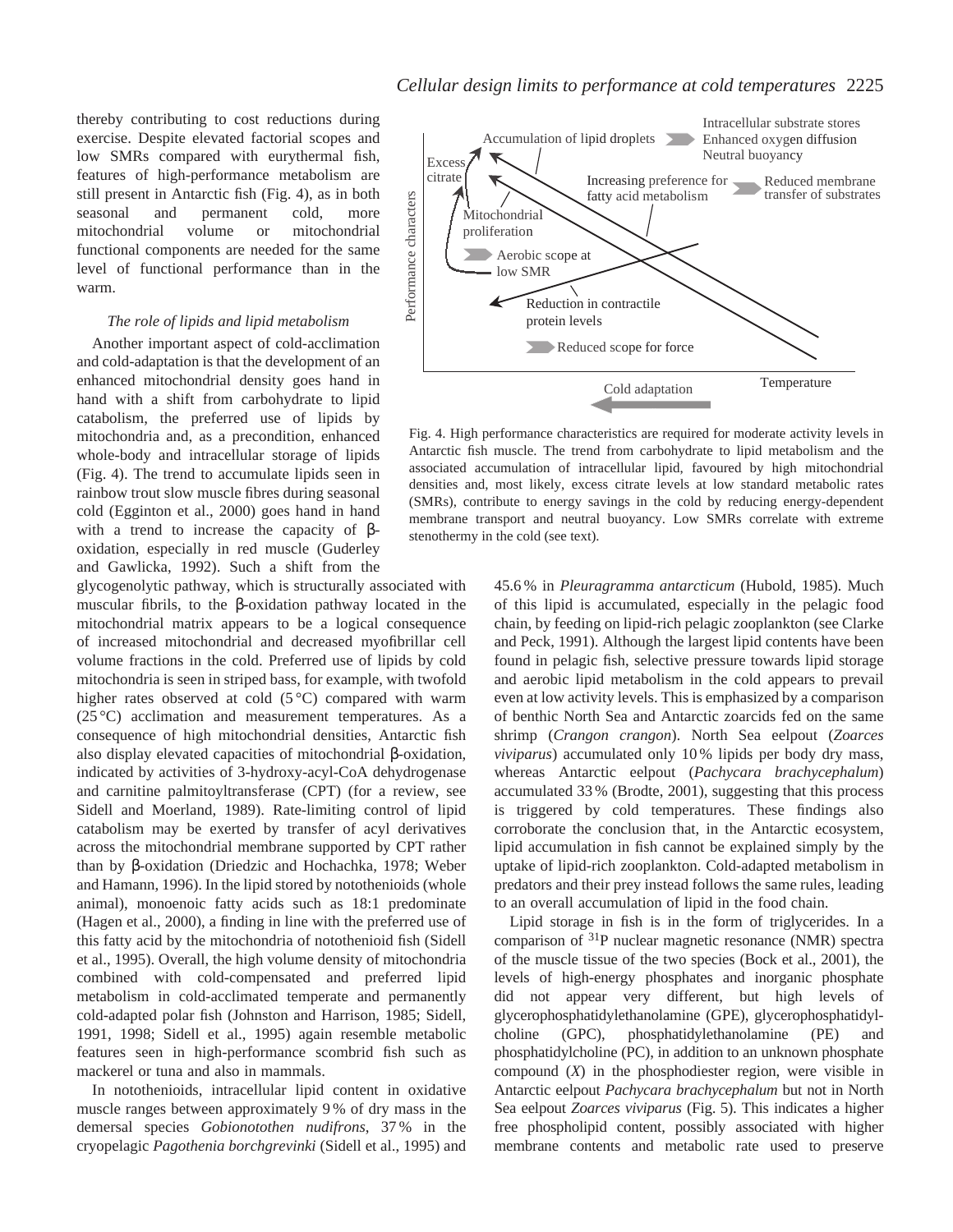

Fig. 5. The phosphorus spectra of Antarctic and temperate eelpout (*Pachycara brachycephalum*) reflect the higher concentration of phospholipids in the Antarctic species. GPC, glycerophosphatidylcholine; GPE, glycerophosphatidylethanolamine; PC, phosphatidylcholine; PCr, phosphocreatine; PE, phosphatidylethanolamine; Pi, inorganic phosphate; *X*, unassigned phosphodiester (adapted from Bock et al., 2001).

membrane fluidity (Storelli et al., 1998). The high phosphodiester content will also reflect the higher density of mitochondria and their membranes in Antarctic fish. Mitochondria predominantly possess phosphatidylcholine, phosphatidylethanolamine and, to a lesser extent, cardiolipin, with decreasing concentrations of phosphatidylcholine, a general phenomenon in cold-adapted membranes (Wodtke, 1978; van den Thillart and de Bruin, 1981; Storelli et al., 1998).

A rise in cellular/organellar lipid contents and a reduction in inter-mitochondrial distances cause a parallel rise in cellular oxygen solubility and diffusibility (Tyler and Sidell, 1984; Egginton and Sidell, 1989; Londraville and Sidell, 1990), which appears beneficial during both cold and performance adaptations by supporting oxygen supply. Otherwise, a drop in the Krogh diffusion constant ( $K_{\text{O}_2}$ ) of 1.6% °C<sup>-1</sup> would occur during cooling, which comprises a drop in diffusion coefficient  $D_{\text{O}_2}$  of 3% °C<sup>-1</sup> as well as an increase in oxygen solubility of approximately  $1.4\%$  °C<sup>-1</sup>. A 42 % lower Krogh constant would result for the cytosol of an Antarctic fish (at  $-1.8$  °C) compared with that of a temperate fish at  $25^{\circ}$ C (Sidell, 1998). Work carried out on striped bass unequivocally demonstrates that this drop in  $K_{O_2}$  is not only compensated for during lipid accumulation but that, instead of being reduced,  $K_{O_2}$  virtually doubles between 25 and 5 °C as a result of a more than 10-fold increase in the fractional cell volume filled with lipid and the associated doubling of cellular oxygen solubility. The diffusion coefficient *D*<sub>O2</sub> is more-or-less maintained because of structural changes in the cell. With membranes being the preferred pathways of oxygen diffusion, Sidell (1998) convincingly argued that the enhanced mitochondrial density, together with the increasing level of lipid unsaturation, would support oxygen flux into the centre of the cell.

The question arises of whether lipid accumulation is adaptive and driven by limitations in aerobic scope (as concluded for mitochondrial proliferation; see above) or whether it is a beneficial by-product of an increased mitochondrial proliferation and the associated shift to lipid metabolism. The latter appears to be the case. The scenario of a secondary drop in SMR during the evolution of Antarctic fauna probably occurred at elevated mitochondrial densities and enhanced lipid contents in aerobic muscles, as seen in coldacclimated eurytherms. At low metabolic rates and high oxygen solubility in body fluids and cellular lipid depots, excess rather than too little oxygen becomes available, supporting energy savings by a reduction in the  $P_{\text{O}_2}$  gradients needed for oxygen flux and, thus, in ventilatory and circulatory effort. Loss of haemoglobin and myoglobin function in icefish corroborate this view by indicating excess oxygen availability not only linked to excess oxygen availability from cold ambient water and *via* cold body and cell fluids but also *via*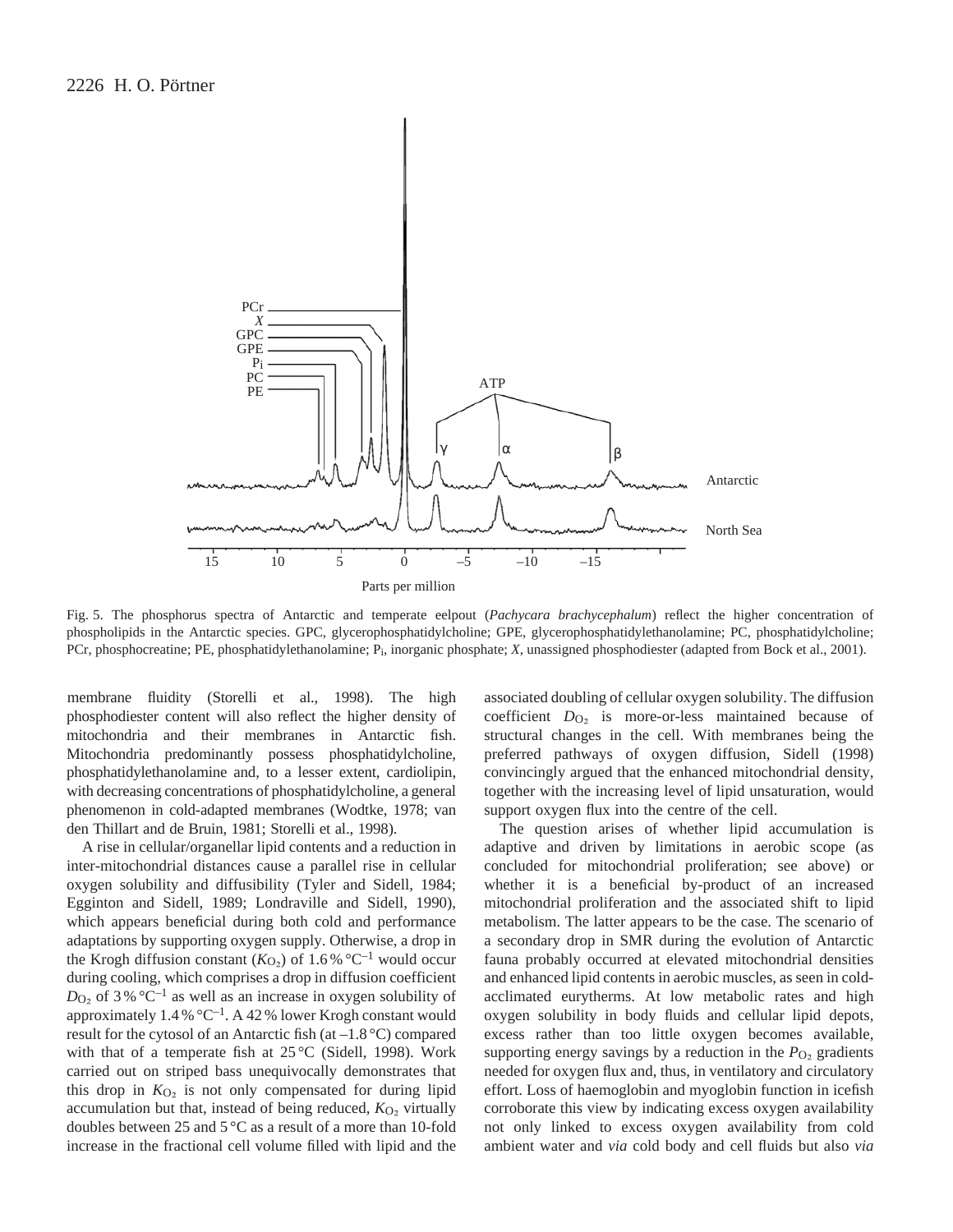the accumulation of lipids in the cold. Excess oxygen availability in the cold and diffusion/solubility limitations lower than in warm-acclimated fish are also indicated by a trend for the development of red muscle fibre hypertrophy, as seen in cold-acclimated striped bass (Egginton and Sidell, 1989). In Antarctic fish, both slow oxidative and fast glycolytic muscle fibres are larger, with reduced capillary density for a maintained intracellular  $P<sub>O</sub>$ , profile, compared with those of temperate and tropical species with a similar mode of life (Johnston, 1987, 1989; Johnston et al., 1988; Dunn et al., 1989; Egginton, 1999).

An increased mitochondrial capacity for lipid oxidation in itself does not explain why and how lipids are accumulated in tissues and organisms in the cold. It has been hypothesized that tissues with elevated mitochondrial contents maintain a higher adenylate energy charge with low levels of free ADP, AMP and inorganic phosphate, thus minimizing stimulation of glycolysis and favouring the use of non-carbohydrate substrates (Holloszy and Coyle, 1984). In Antarctic species, such trends would be supported by a low-energy-turnover lifestyle with infrequent activity bouts and rare use of anaerobic metabolism.

Again, the reasons and mechanisms for enhanced cellular lipid accumulation may be similar in high-performance skeletal and heart muscle to those in animals acclimating to cold temperatures and are emphasized at high SMRs. Lipogenesis in male gulf killifish, *Fundulus grandis*, was stimulated by cold temperature and led to lipid accumulation during cold exposure in autumn (Weld and Meier, 1985). Hepatocytes from cold-acclimated rainbow trout exhibited significantly higher rates of fatty acid and sterol synthesis (measured as tritium incorporation) (Hazel and Sellner, 1979) at assay temperatures of 15 and 20 °C than did hepatocytes from warm-acclimated trout. Enhanced mitochondrial densities, seen particularly in pelagic species, probably support the shift towards enhanced fatty acid synthesis in liver and muscle. Put simply, enhanced mean cellular levels of mitochondrial intermediates such as citrate are a logical consequence of high mitochondrial volume fractions. Excess citrate is exported from the mitochondria into the cytosol to initiate lipogenesis. This occurs particularly at resting metabolic rates, when other cellular costs are reduced (Goodridge, 1985). This scenario matches the situation in Antarctic fish and invertebrates, in which long periods of resting metabolic rate prevail. Low levels of muscular exercise at high mitochondrial densities will further increase the fraction of time available for net lipogenesis. All these factors probably contribute to the extraordinary levels of lipid seen in pelagic Antarctic ectotherms.

Last but not least, a trend to use fatty acids as substrates transported to and synthesized within muscle cells may be enforced by greatly reduced rates of energy-dependent transport across cellular membranes in polar cold mirrored by low Na+/K+-ATPase activity (see Pörtner et al., 1998) as well as reduced capacities for temperature-dependent acid–base regulation (Pörtner and Sartoris, 1999; van Dijk et al., 1997).

Fatty acids are bound to an albumin-like protein to be transferred through the interstitial fluid. Diffusive transfer through the membrane does not appear to be energydependent, but driven by a concentration gradient. As in endurance-adapted species, a larger fraction of cellular energy demand in cold-adapted muscle will be obtained from intramuscular substrate stores and a smaller fraction from blood-borne substrates (Johnston and Moon, 1980a,b; Weber and Haman, 1996). Protein stores will be reduced as a result of enhanced mitochondrial densities, so cellular lipid stores, with their high energy density, would appear most suitable to replace protein as a substrate. However, lipid transport in fish is largely unexplored, especially with respect to its thermal sensitivity.

#### **Conclusions and perspectives**

With the limited data available, particularly for Arctic eurytherms, the preliminary conclusion arises that one of the benefits of long-term adaptation to the permanent cold of polar areas may be the reduction in SMR at maintained factorial, but possibly reduced absolute, metabolic scopes. In Antarctic invertebrates and fish in particular, this trend goes hand in hand with low activity levels and energy-saving lifestyles. In contrast, Arctic eurytherms, especially cold-adapted subpopulations of otherwise temperate species, as exemplified for cod, may not (yet) be as performance-limited as their more stenothermal Antarctic counterparts. With permanently elevated SMRs and low factorial scopes, maximum metabolic rates in cold-adapted Arctic eurytherms may be more-or-less



Level of aerobic design

Fig. 6. Simple qualitative model of tissue design limits for aerobic metabolism and performance levels as a function of body temperature. In a trade-off between the cellular space required by mitochondria, sarcoplasmic reticulum (SR) and myofilaments, the increased mitochondrial energy production at warm temperatures allows muscular power output at high body temperatures to be maximized. Design limits for aerobic metabolism are reached at lower performance levels in Antarctic fish. The model takes account of the higher mitochondrial densities seen in Antarctic fish than in The anti-<br>
The anti-<br>
The anti-<br>
The and the product design<br>
Tig. 6. Simple qualitative model of<br>
metabolism and performance level<br>
temperature. In a trade-off between<br>
mitochondria, sarcoplasmic reticulu<br>
increased mitoc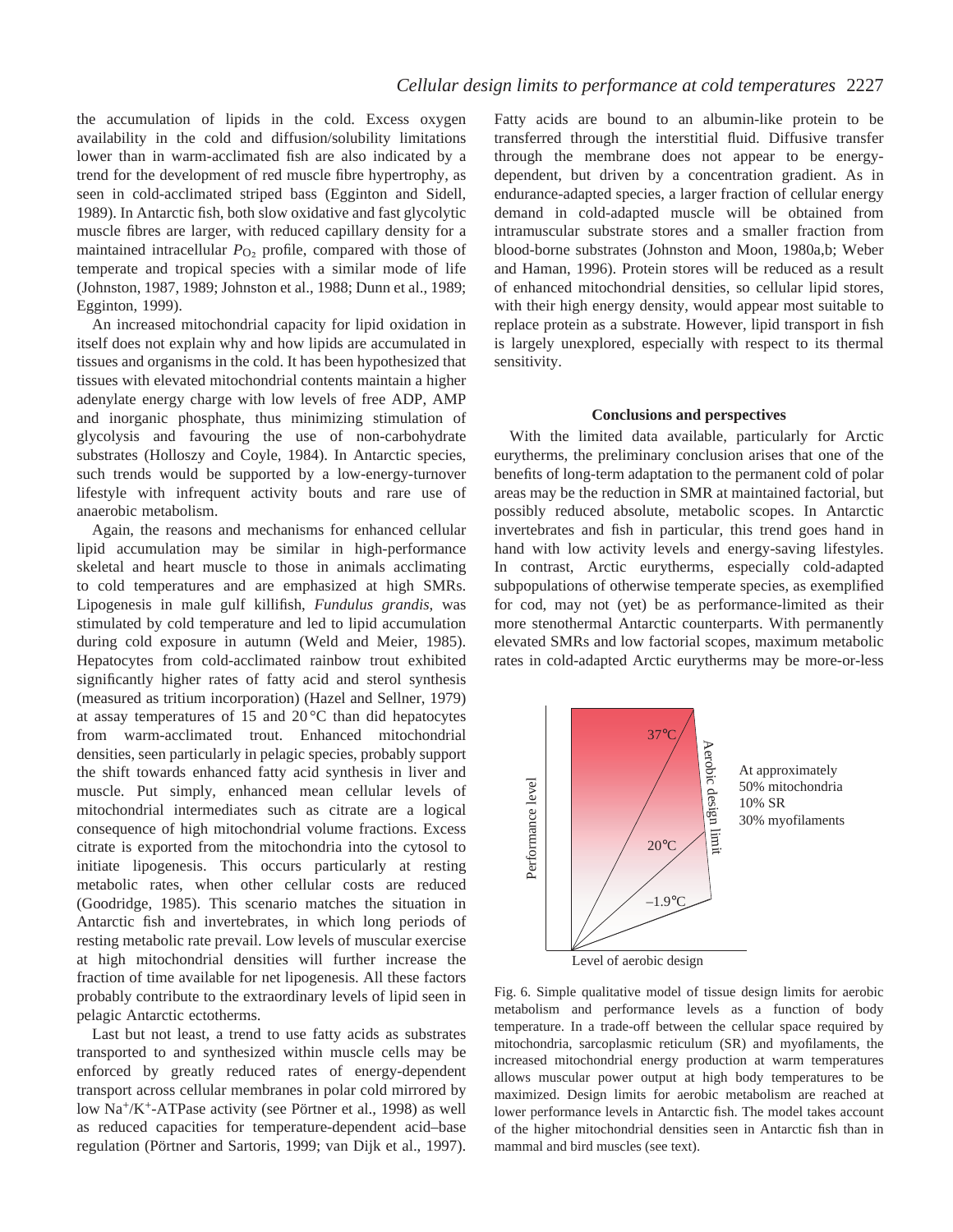cold-compensated. However, energy use during exercise may be more efficient, leading to a lower metabolic increment with increased performance levels than in cold-acclimated southern populations of the same species. This appears as a benefit resulting from the process of irreversible cold-adaptation compared with cold-acclimatisation. According to this rationale, low SMRs in both Antarctic (and Arctic) stenothermal fish and invertebrates probably represent a secondary situation that arose from a more eurythermal ancestor pre-adapted to cold temperatures in a latitudinal cline. The detailed biochemical background of these whole-animal patterns needs to be elaborated.

Reduced motor activity combined with enhanced levels of aerobic machinery, particularly in pelagic Antarctic fishes, and a cold-induced shift to aerobic metabolism probably explain the reduced glycolytic capacity compared with the high end of the activity spectrum in warm-water fish such as scombrids or salmonids. In parallel with the maximization of aerobic design, lipid accumulation occurs in the cold; this is not driven by oxygen limitations but rather appears as a secondary benefit from enhanced mitochondrial densities supported by lowactivity lifestyles and low metabolic rates in the cold.

The patterns observed support the overall conclusion that warm-bodied animals achieve a higher power output with lower mitochondrial density. For this reason, cold-adapted animals develop characteristics of cellular design and biochemistry typical of high-performance species in the warm. These are maximized in Antarctic pelagic fish, with extreme mitochondrial densities and huge lipid depots but a lack of cold-compensated mitochondrial capacities compared with Arctic eurytherms. The attainment of a lower muscular performance with maximized aerobic design characterizes the trade-offs and constraints involved in adaptation to the permanent cold. As a by-product of these considerations, extrapolations to the warm end of the activity spectrum immediately suggest that aerobic muscle with maximized aerobic power output is best designed close to mammalian and bird body temperatures (Fig. 6).

While previous work has focused on the degree of cold compensation of SMR, with the general conclusion that minimisation of the degree of metabolic cold-adaptation and cold stenothermy go hand in hand (Pörtner et al., 2000), future work must consider how far metabolic cold-compensation extends to maximum metabolic rates and absolute metabolic scopes. Closely related species need to be preferentially investigated to minimize the risk of otherwise misleading conclusions from global comparisons. Fig. 2 demonstrates that maximum metabolic rates in notothenioid fish match or even, in the case of *Notothenia neglecta*, exceed those in coldacclimated Atlantic cod. This suggests cold-compensation of metabolic scope at relatively low SMRs in more active Antarctic fish; however, such a generalized conclusion is not (yet) possible. Future work must also focus on the close interactions between cellular biochemistry, whole-animal performance and developments of the natural temperature regime and its oscillations over time to provide a more comprehensive picture of eurythermal *versus* stenothermal adaptation to cold.

A contribution to the ELOISE project: effects of climateinduced temperature change on marine coastal fishes (CLICOFI), funded by the European Union program 'Climate and Environment', contract No. ENV4-CT97-0596.

#### **References**

- **Archer, S. D. and Johnston, I. A.** (1991). Density of cristae and distribution of mitochondria in the slow muscle fibers of Antarctic fish. *Physiol. Zool.* **64**, 242–258
- **Axelsson, M., Agnisola, C., Nilsson, S. and Tota, B.** (1998). Fish cardiocirculatory function in the cold. In *Cold Ocean Physiology* (ed. H. O. Pörtner and R. Playle), pp. 327–364. Cambridge: Cambridge University Press.
- **Beamish, F. W. H.** (1978). Swimming capacity. In *Fish Physiology*, vol. VII (ed. W. S. Hoar and D. J. Randall), pp. 101–187. New York: Academic Press.
- **Bennett, A. F.** (1978). Activity metabolism of the lower vertebrates. *Annu. Rev. Physiol.* **40**, 447–469.
- **Bock, C., Sartoris, F. J., Wittig, R.-M. and Pörtner, H. O.** (2001). *In vivo* NMR studies of fish at different temperatures: observation of alphastat pH regulation in stenothermal Antarctic and eurythermal temperate eelpout (Zoarcidae). *Polar Biol.* **24**, 869–874.
- **Brand, M. D.** (1990). The contribution of the leak of protons across the mitochondrial inner membrane to standard metabolic rate. *J. Theor. Biol.* **145**, 267–286.
- **Brand, M. D., Chien, L.-F., Ainscow, E. K., Rolfe, D. F. S. and Rolfe, R. K.** (1994). The causes and functions of mitochondrial proton leak. *Biochim. Biophys. Acta* **1187**, 132–139.
- **Brill, R. W.** (1996). Selective advantages conferred by the high performance physiology of tunas, billfishes and dolphin fish. *Comp. Biochem. Physiol.* **113A**, 3–15.
- **Brodte, E.** (2001). Wachstum und Fruchtbarkeit der Aalmutterarten *Zoarces viviparus* (L.) und *Pachycara brachycephalum* (Pappenheim) aus unterschiedlichen klimatischen Regionen. Diploma thesis, University of Bremen.
- **Brookes, P. S., Buckingham, J. A., Tenreiro, A. M., Hulbert, A. J. and Brand, M. D.** (1998). The proton permeability of the inner membrane of liver mitochondria from ectothermic and endothermic vertebrates and from obese rats: correlations with standard metabolic rate and phospholipid fatty acid composition. *Comp. Biochem. Physiol.* **119B**, 325–334.
- **Bushnell, P. G., Steffensen, J. F., Schurmann, H. and Jones, D. R.** (1994). Exercise metabolism in two species of cod in Arctic waters. *Polar Biol.* **14**, 43–48.
- **Claireaux, G., Webber, D. M., Kerr, S. R. and Boutilier, R. G.** (1995). Physiology and behaviour of free-swimming Atlantic cod (*Gadus morhua*) facing fluctuating temperature conditions. *J. Exp. Biol.* **198**, 49–60.
- **Clarke, A.** (1998). Temperature and energetics: an introduction to cold ocean physiology. In *Cold Ocean Physiology* (ed. H. O. Pörtner and R. Playle), pp. 3–30. Cambridge: Cambridge University Press.
- **Clarke, A. and Johnston, N.** (1999). Scaling of metabolic rate and temperature in teleost fish. *J. Anim. Ecol.* **68**, 893–905.
- **Clarke, A. and Peck, L. S.** (1991). The physiology of polar marine zooplankton. *Polar Res.* **10**, 355–369.
- **Crockett, E. L. and Sidell, B. D.** (1990). Some pathways of energy metabolism are cold adapted in Antarctic fishes. *Physiol. Zool.* **63**, 472–488.
- **Driedzic, W. R. and Hochachka, P. W.** (1978). Metabolism in fish during exercise. In *Fish Physiology*, vol. VII (ed. W. S. Hoar and D. J. Randall), pp. 503–543. New York: Academic Press.
- **Dunn, J. F., Archer, S. D. and Johnston, I. A.** (1989). Muscle fiber types and metabolism in post-larval and adult stages of notothenioid fish. *Polar Biol.* **9**, 213–223.
- **Dunn, J. F. and Johnston, I. A.** (1986). Metabolic constraints on burstswimming in the Antarctic teleost *Notothenia neglecta*. *Mar. Biol.* **91**, 433–440.
- **Eastman, J. T.** (1993). *Antarctic Fish Biology: Evolution in a Unique Environment.* London: Academic Press. 322pp.
- **Egginton, S.** (1999). The influence of environmental temperature on microvascular development in fish. *Zoology* **102**, 164–172.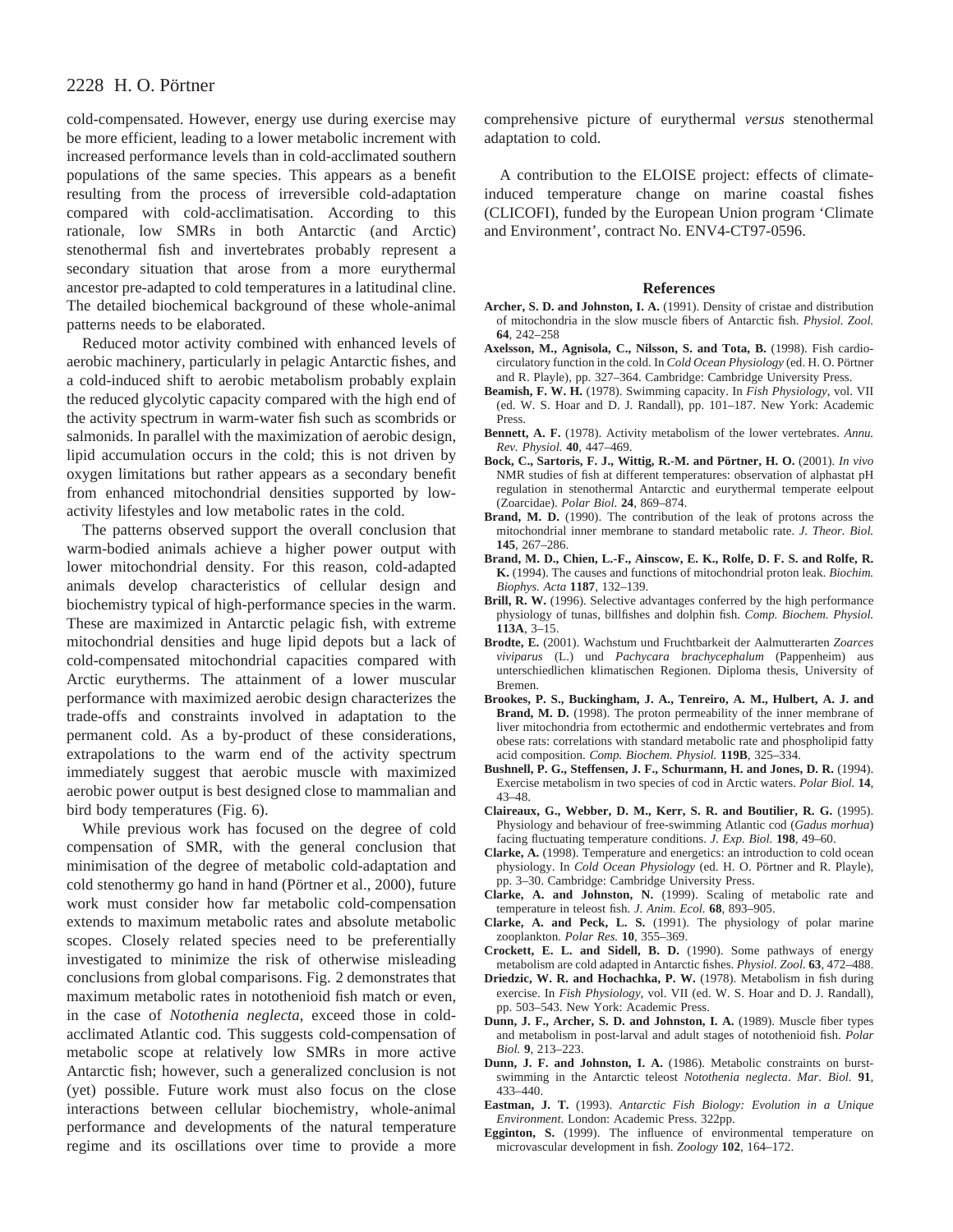- **Egginton, S., Cordiner, S. and Skilbeck, C.** (2000). Thermal compensation of peripheral oxygen transport in skeletal muscle of seasonally acclimatized trout. *Am. J. Physiol.* **279**, R375–R388.
- **Egginton, S. and Davison, W.** (1998). Effects of environmental and experimental stress on Antarctic fishes. In *Cold Ocean Physiology* (ed. H. O. Pörtner and R. Playle), pp. 299–326. Cambridge: Cambridge University Press.
- **Egginton, S. and Sidell, B. D.** (1989). Thermal acclimation of subcellular structures of fish muscle. *Am. J. Physiol.* **256**, R1–R10.
- **Forster, M. E., Franklin, C. E., Taylor, H. H. and Davison, W.** (1987). The aerobic scope of an Antarctic fish *Pagothenia borchgrevinki* and its significance for metabolic cold adaptation. *Polar Biol.* **8**, 155–159.
- **Frederich, M. and Pörtner, H. O.** (2000). Oxygen limitation of thermal tolerance defined by cardiac and ventilatory performance in the spider crab, *Maja squinado*. *Am. J. Physiol.* **279**, R1531–R1538.
- **Fry, F. E. J. and Hart, J. S.** (1948). Cruising speed of goldfish in relation to water temperature. *J. Fish. Res. Bd. Can.* **7**, 175–199.
- **Gauvry, L., Ennion, S., Ettelaie, C. and Goldspink, G.** (2000). Characterisation of red and white muscle myosin heavy chain gene coding sequences from antarctic and tropical fish. *Comp. Biochem. Physiol.* **127B**, 575–588.
- **Goodridge, A. G.** (1985). Fatty acid synthesis in eukaryotes. In *Biochemistry of Lipids and Membranes* (ed. D. E. Vance and J. E. Vance), pp. 143–180. Menlo Park, CA: The Benjamin/Cummings Publishing Company.
- **Guderley, H.** (1990). Functional significance of metabolic responses to thermal acclimation in fish muscle. *Am. J. Physiol.* **259**, R245–R252.
- **Guderley, H.** (1998). Temperature and growth rates as modulators of the metabolic capacities of fish muscle. In *Cold Ocean Physiology* (ed. H. O. Pörtner and R. Playle), pp. 58–87. Cambridge: Cambridge University Press.
- **Guderley, H. and Gawlicka, A.** (1992). Qualitative modification of muscle metabolic organization with thermal acclimation of rainbow trout, *Oncorhynchus mykiss*. *Fish Physiol. Biochem.* **10**, 123–132.
- **Guderley, H. and Johnston, I. A.** (1996). Plasticity of fish muscle mitochondria with thermal acclimation. *J. Exp. Biol.* **199**, 1311–1317.
- **Hagen, W., Kattner, G. and Friedrich, C.** (2000). The lipid compositions of high-Antarctic notothenioid fish species with different life strategies. *Polar Biol.* **23**, 785–791.
- **Hardewig, I., Peck, L. S. and Pörtner, H. O.** (1999). Thermal sensitivity of mitochondrial function in the Antarctic notothenioid, *Lepidonotothen nudifrons*. *J. Comp. Physiol.* **169B**, 597–604.
- **Hardewig, I., van Dijk, P. L. M. and Pörtner, H. O.** (1998). High energy turnover at low temperatures: recovery from exercise in antarctic and common eelpout (Zoarcidae). *Am. J. Physiol.* **274**, R1789–R1796.
- **Hazel, J. R.** (1995). Thermal adaptation in biological membranes: Is homeoviscous adaptation the explanation? *Annu. Rev. Physiol.* **57**, 19–42.
- **Hazel, J. R. and Sellner, P. A.** (1979). Fatty acid and sterol synthesis by hepatocytes of thermally acclimated rainbow trout (*Salmo gairdneri*). *J. Exp. Zool.* **209**, 105–114
- **Holloszy, J. F. and Coyle, E. F.** (1984). Adaptations of skeletal muscle to endurance training. *J. Appl. Physiol.* **56**, 831–838.
- **Hop, H. and Graham, M.** (1995). Respiration of juvenile Arctic cod (*Boreogadus saida*): effects of acclimation, temperature and food intake. *Polar Biol.* **15**, 359–367.
- **Hubold, G.** (1985). Stomach contents of the Antarctic silverfish *Pleuragramma antarcticum* from the southern and eastern Weddell Sea (Antarctica). *Polar Biol.* **5**, 43–48.
- **Johnson, T. P., Bennett, A. F. and McLister, J. D.** (1996). Thermal dependence and acclimation of fast start locomotion and its physiological basis in rainbow trout (*Oncorhynchus mykiss*). *Physiol. Zool.* **69**, 276–292.
- **Johnson, T. P. and Johnston, I. A.** (1991). Temperature adaptation and the contractile properties of live muscle fibres from teleost fish. *J. Comp. Physiol.* **161**, 27–36.
- Johnston, I. A. (1982). Quantitative analyses of ultrastructure and vascularisation of the slow muscle of the anchovy. *Tissue Cell* **14**, 319–328.
- **Johnston, I. A.** (1987). Respiratory characteristics of muscle fibres in a fish (*Chaenocephalus aceratus*) that lacks haem pigment. *J. Exp. Biol.* **133**, 415–428.
- Johnston, I. A. (1989). Antarctic fish muscles structure, function and physiology. *Antarct. Sci.* **1**, 97–108.
- **Johnston, I. A.** (1990). Cold adaptation in marine organisms. *Phil. Trans. R. Soc. Lond. B* **326**, 655–667.
- **Johnston, I. A. and Altringham, J. D.** (1985). Evolutionary adaptation of muscle power output to environmental temperature: force–velocity

characteristics of skinned fibres isolated from Antarctic, temperate and tropical marine fish. *Pflügers Arch.* **405**, 136–140.

- **Johnston, I. A. and Ball, D.** (1997). Thermal stress and muscle function in fish. In *Global Warming: Implications for Freshwater and Marine Fish* (ed. C. M. Wood and D. G. McDonald), pp. 79–104. Cambridge: Cambridge University Press.
- **Johnston, I. A. and Battram, J.** (1993). Feeding energetics and metabolism in demersal fish species from Antarctic, temperate and tropical environments. *Mar. Biol.* **115**, 7–14.
- **Johnston, I. A., Calvo, J., Guderley, H., Fernandez, D. and Palmer, L.** (1998). Latitudinal variation in the abundance and oxidative capacities of muscle mitochondria in perciform fishes. *J. Exp. Biol*. **201**, 1–12.
- **Johnston, I. A., Camm, J. P. and White, M. G.** (1988). Specialisation of swimming muscles in the pelagic Antarctic fish, *Pleurogramma antarcticum*. *Mar. Biol.* **100**, 3–12.
- **Johnston, I. A., Clarke, A. and Ward, P.** (1991). Temperature and metabolic rate in sedentary fish from the Antarctic, North Sea and Indo-west Pacific Ocean. *Mar. Biol.* **109**, 191–195.
- **Johnston, I. A. and Harrison, P.** (1985). Contractile and metabolic characteristics of muscle fibres from Antarctic fish. *J. Exp. Biol.* **116**, 223–236.
- **Johnston, I. A. and Maitland, B.** (1980). Temperature acclimation in crucian carp, *Carassius carassius* L., morphometric analyses of muscle fibre ultrastructure. *J. Fish Biol.* **17**, 113–125.
- **Johnston, I. A. and Moon, T. W.** (1980a). Exercise training in skeletal muscle of brook trout (*Salvelinus fontinalis*). *J. Exp. Biol.* **87**, 177–194.
- **Johnston, I. A. and Moon, T. W.** (1980b). Endurance exercise training in the fast and slow muscles of a teleost fish (*Pallachius virens*). *J. Comp. Physiol.* **135**, 147–156.
- **Kock, K.-H.** (1992). *Antarctic Fish and Fisheries*. Cambridge: Cambridge University Press. 359pp.
- **Korsmeyer, K. E., Dewar, H., Lai, N. C. and Graham, J. B.** (1996). The aerobic capacity of tunas: adaptation for multiple metabolic demands. *Comp. Biochem. Physiol.* **113A**, 12–24.
- **Londraville, R. L. and Sidell, B.** (1990). Ultrastructure of aerobic muscle in Antarctic fishes may contribute to maintenance of diffusive fluxes. *J. Exp. Biol.* **150**, 205–220.
- **Milligan, C. L. and Wood, C. M.** (1987). Muscle and liver intracellular acid–base and metabolite status after strenuous activity in the inactive, benthic starry flounder (*Platychthys stellatus*). *Physiol. Zool.* **60**, 54–68.
- **Moyes, C. D., Mathieu-Costello, O. A., Brill, R. W. and Hochachka, P. W.** (1992). Mitochondrial metabolism of cardiac and skeletal muscles from a fast (*Katsuwonas pelamis*) and a slow (*Cyprinus carpio*) fish. *Can. J. Zool.* **70**, 1246–1253.
- **O'Brien, K. M. and Sidell, B. D.** (2000). The interplay among cardiac ultrastructure, metabolism and the expression of oxygen-binding proteins in Antarctic fishes. *J. Exp. Biol.* **203**, 1287–1297.
- **O'Dor, R. K. and Webber, D. M.** (1991). Invertebrate athletes: trade-offs between transport efficiency and power density in cephalopod evolution. *J. Exp. Biol.* **160**, 93–112.
- Peck, L. S. (1998). Feeding, metabolism and metabolic scope in Antarctic marine ectotherms. In *Cold Ocean Physiology* (ed. H. O. Pörtner and R. Playle), pp. 365–390. Cambridge: Cambridge University Press.
- Peck, L. S. (2002). Ecophysiology of Antarctic marine ectotherms: limits to life. *Polar Biol*. **25**, 31–40.
- **Peck, L. S. and Conway, L. Z.** (2000). The myth of metabolic cold adaptation: oxygen consumption in stenothermal Antarctic bivalves. In *The Evolutionary Biology of Bivalve Molluscs* (ed. E. Harper and A. J. Crame), pp. 441–450. Cambridge: Cambridge University Press.
- **Pörtner, H. O.** (2001). Climate change and temperature dependent biogeography: Oxygen limitation of thermal tolerance in animals. *Naturwissenschaften* **88**, 137–146.
- Pörtner, H. O. (2002a). Climate change and temperature dependent biogeography: systemic to molecular hierarchies of thermal tolerance in animals. *Comp. Biochem. Physiol* (in press).
- **Pörtner, H. O.** (2002b). Environmental and functional limits to muscular exercise and body size in marine invertebrate athletes. *Comp. Biochem. Physiol.* (in press).
- **Pörtner, H. O., Berdal, B., Blust, R., Brix, O., Colosimo, A., De Wachter, B., Giuliani, A., Johansen, T., Fischer, T., Knust, R., Naevdal, G., Nedenes, A., Nyhammer, G., Sartoris, F. J., Serendero, I., Sirabella, P., Thorkildsen, S. and Zakhartsev, M.** (2001). Climate effects on growth performance, fecundity and recruitment in marine fish: developing a hypothesis for cause and effect relationships in Atlantic cod (*Gadus*